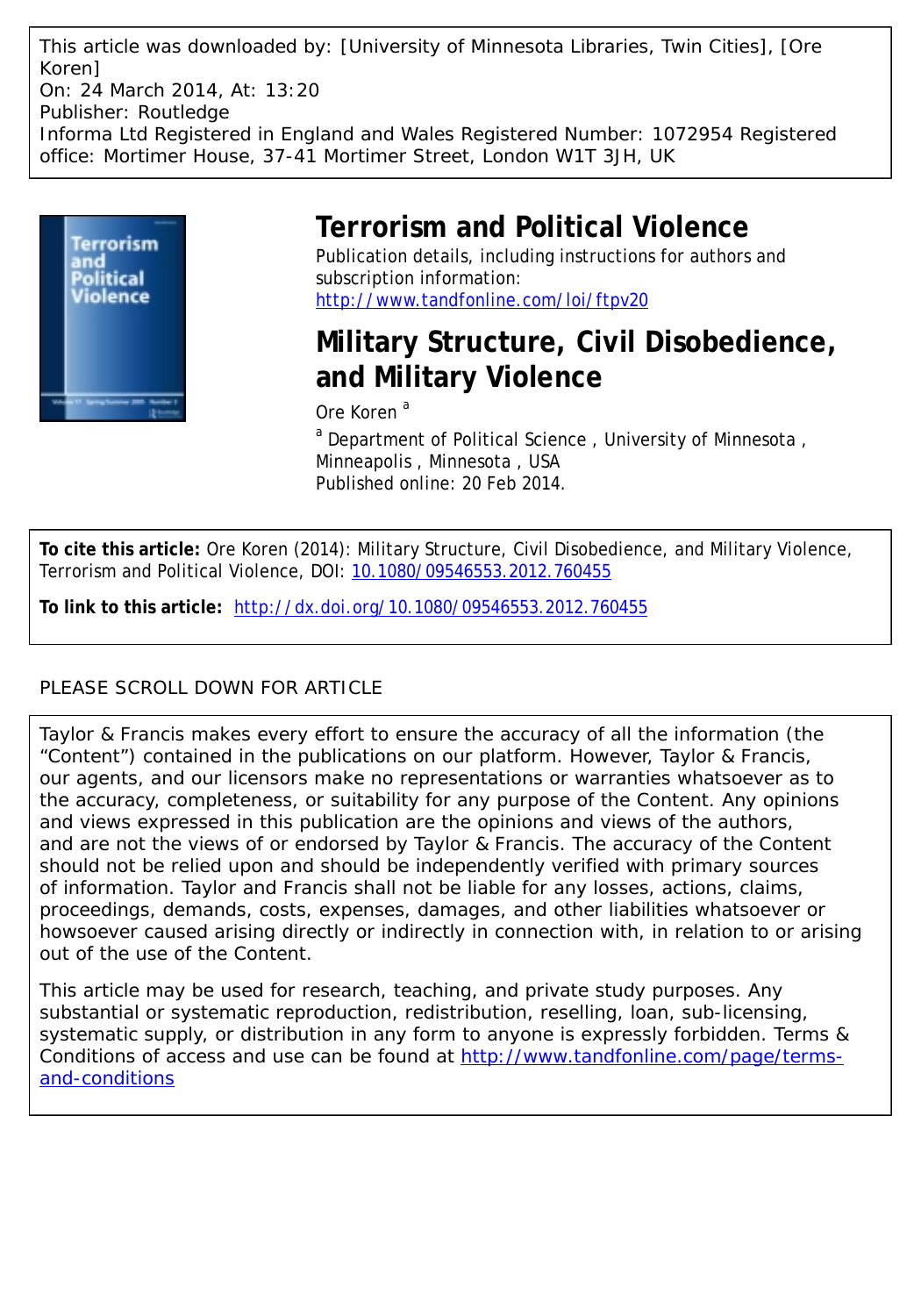

### **Military Structure, Civil Disobedience, and Military Violence**

ORE KOREN

Department of Political Science, University of Minnesota, Minneapolis, Minnesota, USA

*In this article, I argue that factors inherent to the structure of a military organization and their relationship with the political leadership play a role in the organization's tendency to perpetrate violence against civilians during civil disobedience campaigns. To examine this hypothesis, I conducted a three-phased statistical analysis on a database containing 97 campaigns that took place between 1972 and 2012. In the first phase, I examined the relationship between military centric factors and violent crackdowns. In the second phase, I examined the relationship between military centric factors and mass killing. In the third stage, I examined the relationship between two specific types of discrimination in the military and mass killing. I found strong evidence supporting the hypothesis mentioned above. High-risk militaries that served a militarized regime, contained loosely regulated or indoctrinated paramilitaries, and discriminated against the protesting group, were much more likely to perpetrate violence against civilians during civil disobedience campaigns than low-risk militaries. The conclusions of this study suggest that further examina tion of the military's role in perpetrating violence against civilians during protests and conflict may provide some novel findings.*

**Keywords** civil disobedience, discrimination, mass killing, military politicization, military violence, paramilitaries

Does the structure and type of a military organization tell us anything about the likelihood of violence against civilians during campaigns of civil disobedience? In this article, I argue that this is the case, and examine several factors that can help us understand which military organizations are more prone to use violence.<sup>1</sup> Focusing on military and paramilitary organizations is important for several reasons. First, in weaker states with less centralized governments, officials are unable (or unwilling) to control the behavior of units in the field. This gap of responsibility provides the units deployed to a certain region with considerable autonomy to use any means they see fit. Second, if a military organization is not logistically supported, it may be more likely to prey on the local population, including the people whom it was supposed to defend (e.g., the Sierra Leone Army during the Civil War in Sierra Leone). Third, if the military views the protesting group as a foreign element based on ethnic, religious, or other

Ore Koren is affiliated with the Department of Political Science, University of Minnesota. The work on this article began when the author was affiliated with the Government Department, Dartmouth College.

Address correspondence to Ore Koren, Department of Political Science, University of Minnesota, 1414 Social Sciences, 267 19th Avenue S., Minneapolis, MN 55455, USA. E-mail: koren044@umn.edu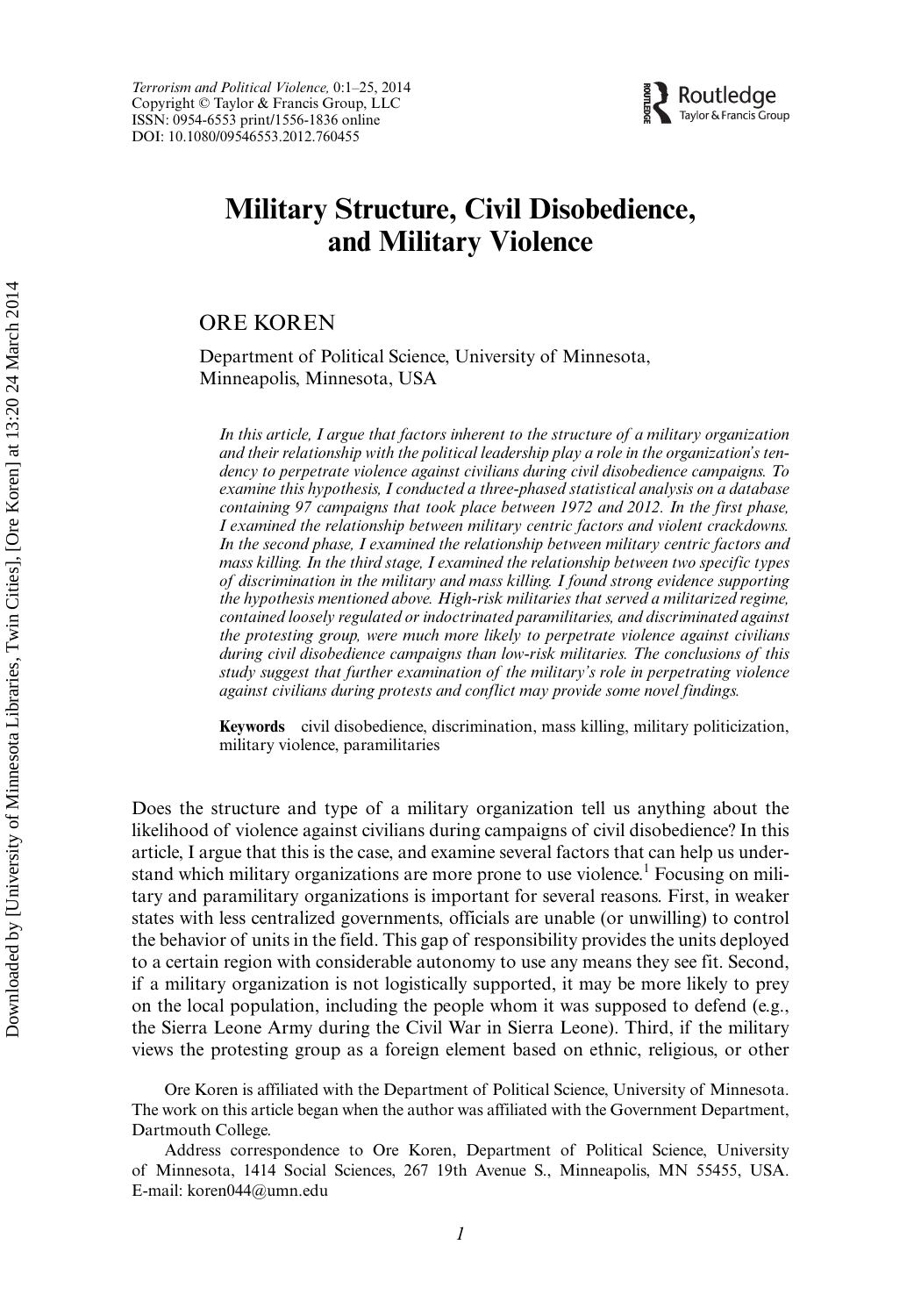#### *2 O. Koren*

grounds, it may be more likely to use violence against this group or obey orders to use violence against it (e.g., the Israeli Defense Force in the First Intifada or the Nigerian military during the Ogoni Campaign). Fourth, even if the military organization is well controlled and well supported, it may employ paramilitary forces to handle the more Sisyphean aspect of its duties. These groups are usually less disciplined or more politically indoctrinated in comparison to the regular military force (e.g., the Iranian *Basaij* and the Serbian Arkan's Tigers), and hence more likely to use violence against civilians.

Not all civil disobedience campaigns result in many civilian deaths, and few experience mass killing of civilians. Yet, of the 97 cases I examined, 35 presented violent crackdown and 15 presented mass killing. Superficially, distinguishing between these countries that crack down violently or perpetrate mass killing and those that do not is complicated. In addition, certain countries may crack down violently during certain campaigns, while not doing so in others (e.g., Argentina and Madagascar).

Surprisingly, however, very little up-to-date research has been produced concerning the role of the military in internal conflict.<sup>2</sup> The majority of scholarship on violence against civilians focuses on the political leadership and treats the military as a coherent whole that faithfully serves the political leadership. I refer to this scholarship as the "state centric approach." The state centric approach provides a seemingly attractive explanation for violence against civilians, but I argue it is incomplete. One way of complementing the state centric approach is by examining another set of theories that focus on the military, which I refer to as the "military centric approach." From the military centric approach I derived two testable hypotheses. The first hypothesizes that a certain type of paramilitary group, which is loosely regulated by the state, is more likely to perpetrate violence against civilians during civil disobedience campaigns. The second hypothesizes that violence against civilians during civil disobedience campaigns may be associated with militarized regimes.

The military centric approach goes further than the state centric approach in explaining the relationship between the military and violence against civilians, but I argue that there is a place for more focus on the military. In other words, I believe that the military centric approach is not military centric enough. This article discusses the effects of certain factors related to the structure of the military on the occurrence and level of violence against civilians during primarily nonviolent civil disobedience campaigns that presented an existential threat to the regime. I do not examine the various motivations of the regime to use violence against civilians, because I assume that an existential threat could push even a peaceful democracy into using the strongest security mechanisms available: the state's military and paramilitary forces (e.g., Canada's October 1970 Crisis). Nor do I examine campaigns that presented any form of violent resistance, even if these campaigns began as nonviolent protests and deteriorated into civil wars following a violent repression (e.g., the recent events in Syria and Libya). I avoided analyzing civil wars because in such campaigns the level of threat posed to the military is much higher and hence it is more likely to react violently and indiscriminately.

Repressing a large civil disobedience movement can be harder than first expected, not the least because distinguishing between a civilian who actively participates in a campaign, a civilian who is a passive supporter, and a civilian who does not support the campaign is usually complicated. Hence, the military force ordered to contain a large-scale protest may encounter problems for which it is unprepared, especially if its raison d'être is interstate war. Placed between the hammer of the protesters and the anvil of the political leadership, the behavior of the military can vary from defecting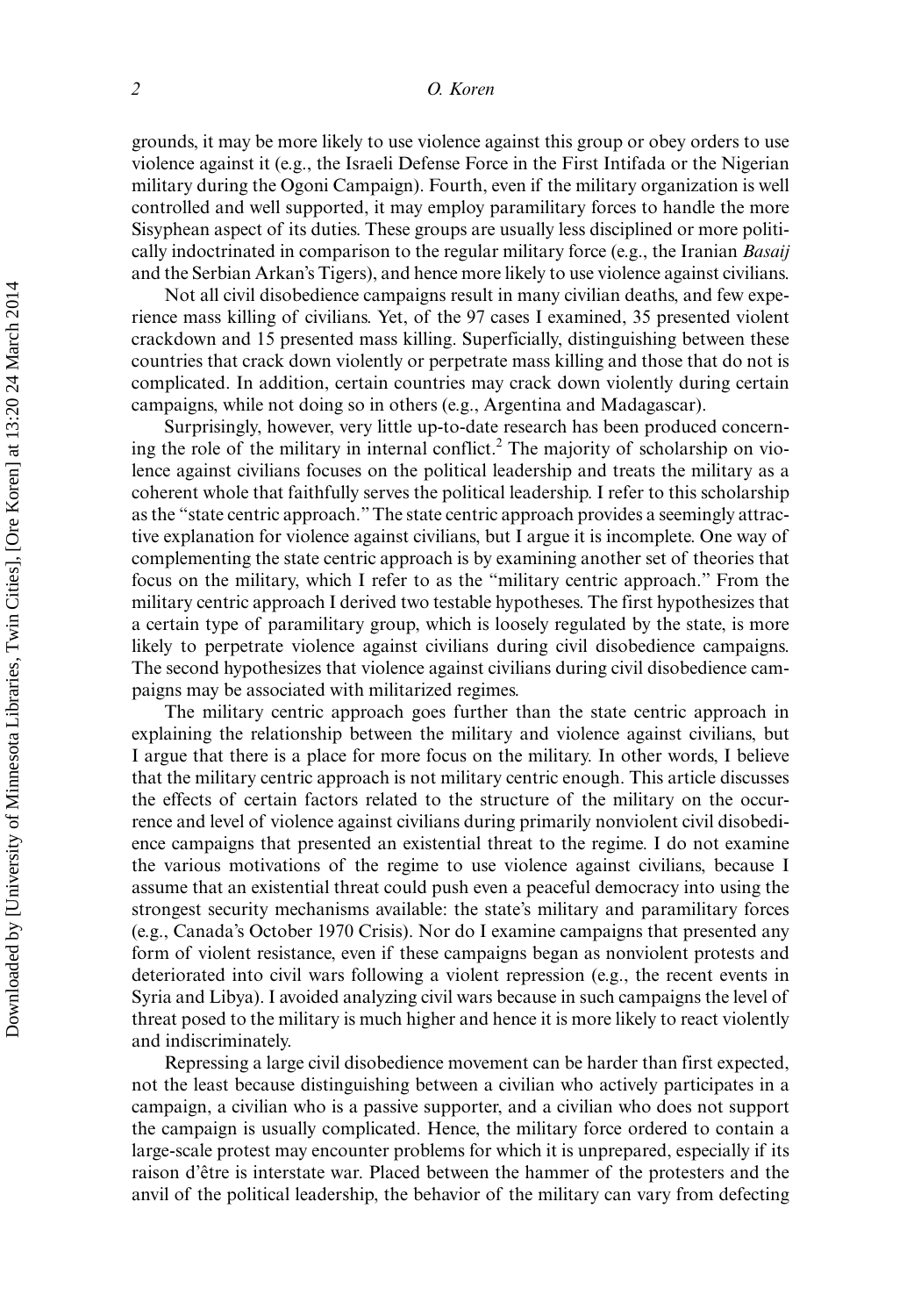to the side of the protesters in certain cases to perpetrating mass killings in others.<sup>3</sup> Although this behavior is dictated by various factors, I believe that the structure of a military organization may play a greater role than what is believed, regardless of the nature of the regime or its aims.

The alert reader may have noticed that I did not analyze local police forces in this study, only police organizations that fit the definition of a paramilitary force. True, examining local police forces could have supplemented my findings, but there are several reasons why these forces are absent from my analysis. First, because most police forces are locally controlled, coding them would have necessitated coding every town and borough in each of my observations, a task that I must admit was beyond my abilities. Second, as I mentioned above, the campaigns analyzed in this study posed an existential threat to the regime (meaning they had a maximalist aim as defined later in this article), which made the latter more likely to use the military or state controlled paramilitaries. Third, in most cases, casualties attributed to police violence were actually caused by state police organizations, many of which I coded as "paramilitaries." The reader should note that my analysis did include special police forces known as "death squads," because the military or the government usually controlled these units, and that I examined paramilitaries (including state police forces) only as subsidiaries of the military apparatus, and not as independent organizations.

The remainder of this article is divided into six sections. In the first section, I define the terms "violent crackdown" and "mass killing." In the second section, I discuss hypotheses derived from the military centric approach. The third section presents my theoretical argument regarding the causal relationship between military structure and military violence. In the fourth section, I discuss the measurement of my variables and describe my research design for testing hypotheses. In the fifth section, I describe the results of my statistical analysis. In the concluding section, I discuss some of the implications of these findings and new directions of research.

#### **Violent Crackdown and Mass Killing**

In this article, I seek to highlight the role of the military and its paramilitary subsidiaries as the main perpetrators of large-scale violence against civilians. To do so, I decided to code two different levels of violence: violent crackdown and mass killing. These measurements account for civilian casualties caused by targeted violence rather than collateral deaths. Because I am interested in violence perpetrated by official state organizations, I limited my analysis of killings to those carried out by national governments. I decided to focus on civil disobedience campaigns that began after 1972, for several reasons. First, media records became more accessible and casualty measurements more precise after the mid-1970s. Second, civil disobedience campaigns seem to have become more common after the 1960s. Last, choosing 1972 as my cutoff year still allowed me to examine a period of four decades that encompassed the Cold War, the 1990s, and the Arab Spring.

Violent crackdown is defined as the intentional killing of at least 50 protesters by government forces during a civil disobedience campaign. Erica Chenoweth and Maria J. Stephan, whose standards I used for deriving my campaign list, define a campaign as "a series of observable, continuous, purposive mass tactics or events in pursuit of a political objective."<sup>4</sup> A campaign can last "anywhere from days to years, distinguishing it from one-off events or revolts."5 So, for example, both the 10-year long defiance campaign in South Africa and the few months long East German Revolution were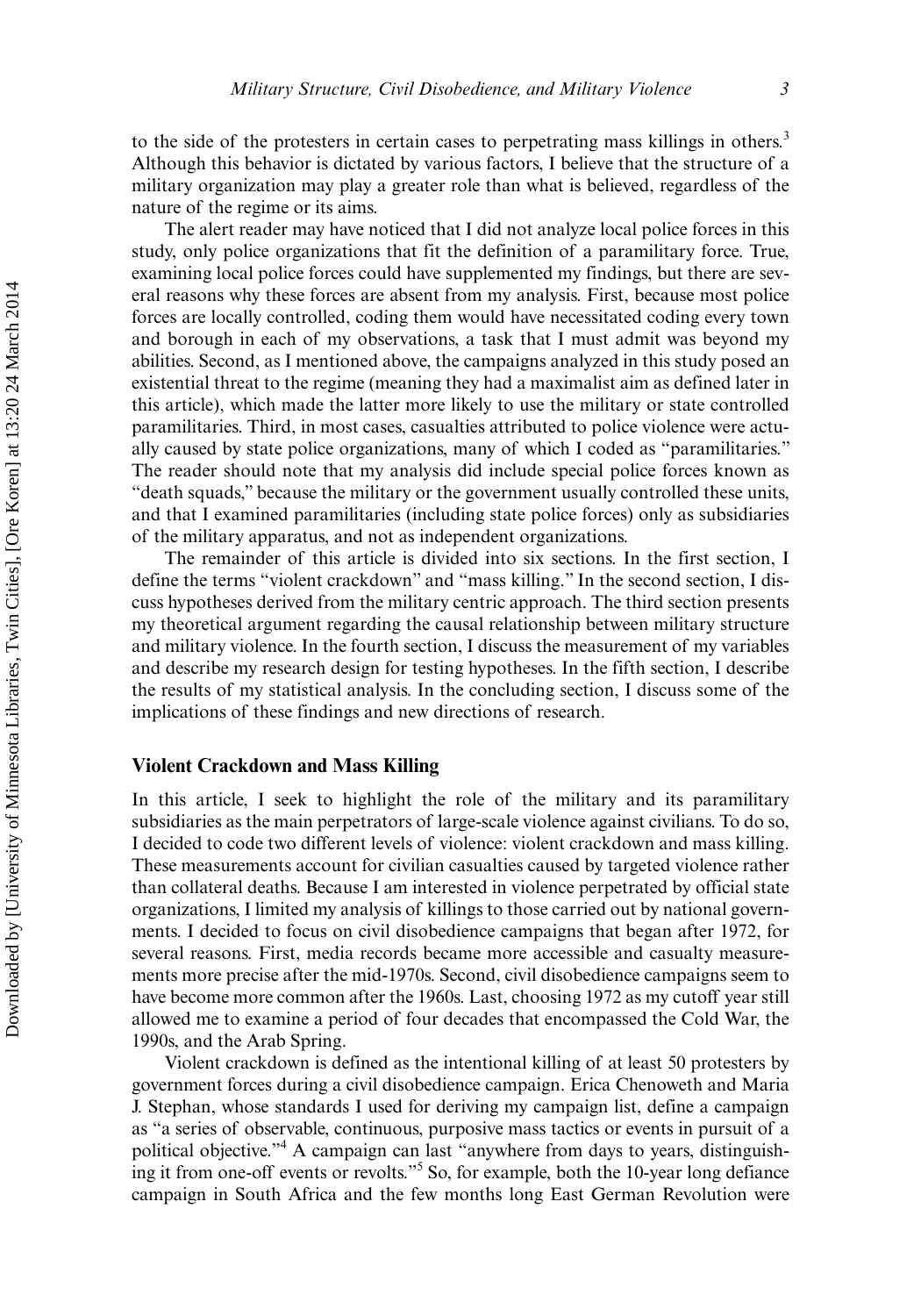#### *4 O. Koren*

analyzed as discrete observations. Although this may seem like a wide variation, the reader should bear in mind that the mean campaign length in my dataset was 1.526 years and that the median was one year.<sup>6</sup> I elaborate more about how a campaign was defined in the third section of this article. Victims may be members of any group, considering only that they have participated in organized civil resistance against the regime.

There are many different ways to code regime violence, depending on the threshold one wishes to use. For example, Chenoweth and Stephan define regime violence as a "[d]ichotomous variable identifying whether the regime used violence to crack down on campaign," which is collected from "[v]arious encyclopedic entries; scholarly works; subject and area experts."<sup>7</sup> For the purpose of my analysis, I preferred to use a numeric rather than a qualitative cutoff point. Adopting this specific numerical criterion may be arbitrary to some extent, but this relatively high threshold allowed me to separate incidents of accidental deaths caused by intense police brutality from direct deaths caused by intentional regime violence with a greater degree of confidence.<sup>8</sup>

The definition of who is a "protester" is also important. A protester is a person who actively participates in a civil disobedience campaign, be it through protesting, striking (including hunger strikes), or using other means of resistance that are primarily nonviolent.9 A protester is *not* a rebel, a terrorist, a guerrilla, a freedom fighter, or any other person who uses violent means to achieve a certain aim. Note that a protester may support such persons without being considered an active rebel. It is precisely this association that can cause a military organization wary of suffering casualties to use excessive violence during civil disobedience campaigns.

Mass killing is defined as the intentional killing of a large number of noncombatants during a civil disobedience campaign. I derived the numerical definition and observations of mass killing incidents from a dataset constructed by Jay Ulfeder and Benjamin Valentino, who define mass killing as "any event in which *the actions of state agents result in the intentional death of at least 1,000 noncombatants from a discrete group in a period of sustained violence*."10 Ulfeder and Valentino add another condition that helps differentiating violent crackdowns from mass killings by defining that "[i]f fewer than 100 total fatalities are recorded annually for any three consecutive years during the event, the event was considered to have ended during the first year within that three-year period in which fatalities dropped below 100 per year (even if killing continues at levels in later years)."11 A noncombatant is defined "as any unarmed person who is not a current member of a formal or irregular military organization and does not apparently post an immediate threat to the life, physical safety, or property of other people."<sup>12</sup>

#### **Hypotheses on Military Violence Against Civilians Derived From the State Centric and Military Centric Literature**

Extant literature offers several potential explanations as to why some civil disobedience campaigns are violently repressed while others are not. There are, however, two significant distinctions between the causal explanation for military violence against civilians hypothesized at the beginning of this article and the standard conceptualization in existing literature. First, the state centric approach treats the entire security apparatus as a coherent whole.<sup>13</sup> In doing so, scholars of internal conflict neglect the discrepancy between the orders given by the political leadership and their implementation in the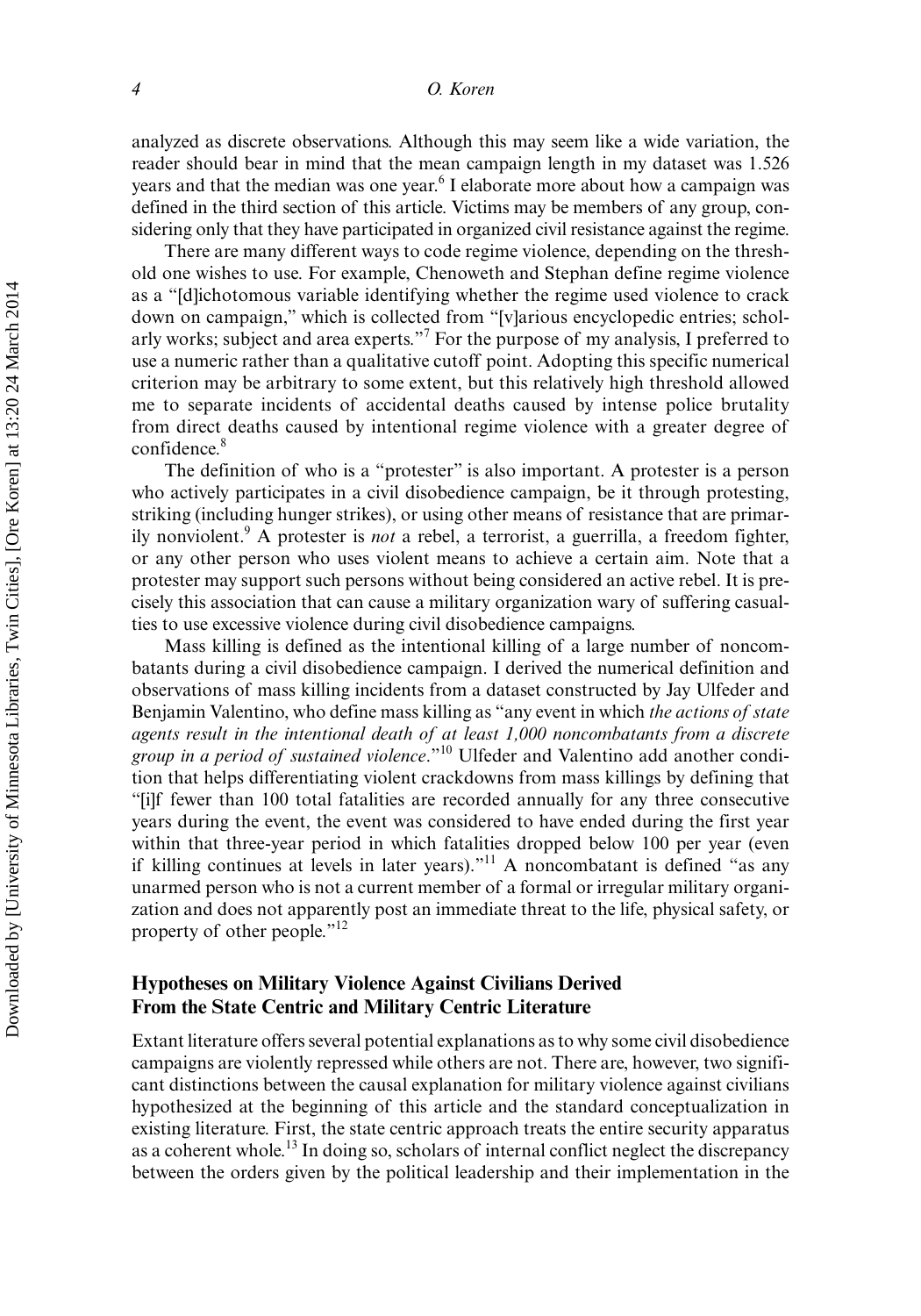field. The extent of this discrepancy depends on the strength, discipline, and loyalty of the armed organization, and how likely it is to follow orders or respect certain values. States with a weak or unstable political leadership, where the military is usually one of the most powerful institutions, are especially likely to be affected by this phenomenon.

Second, most scholars of violence against civilians usually focus on civil wars, where noncombatants are more likely to be grouped together with armed rebels. This is true for both state centric and military centric approaches. Nicholas Sambanis and Annalisa Zinn have attempted to bridge the gap between the study of civil war and nonviolent resistance, arguing that "civil war models that do not control for levels of latent (i.e. nonviolent) conflict will be mis-specified and might suffer from omitted variable bias."<sup>14</sup> The purpose of this article, however, is not to examine the reasons of a given regime to target civilians, but rather to examine the role of military and paramilitary organizations in this violence. For this reason, I will focus primarily on hypotheses derived from the military centric literature.

The military centric literature can be broadly divided into two parts. The first type of scholarship focuses primarily on the role of paramilitaries and state sponsored militias in violence against civilians.<sup>15</sup> This scholarship suggests at least two factors that account for civilian casualties in war. First, many scholars have argued that paramilitary groups and state sponsored militias are an important cause of abuses against civilians. These organizations serve as an alternative military force, which is more likely to obey the government's orders.<sup>16</sup> This is especially true in countries where the military is the strongest elite or is very likely to perform a coup d'état. In such a case, as Andrew Dowdle argues, "[a] more effective strategy may be to build paramilitary organizations' loyalty to the government and make them strong enough to oppose any attempts to overthrow the regime."<sup>17</sup>

Second, this scholarship suggests that paramilitary organizations are at greater risk of recruiting individuals that are more likely to perpetrate violence against noncombatants. This happens because this organization adheres to a certain political ideology, or because its conscription mechanisms are more skewed than those of the regular military, which usually follows more balanced criteria (physical fitness, representations of minorities, aspirations for a long term career, etc.).<sup>18</sup> In a well-functioning society, such individuals are checked by norms of behavior and law enforcement agencies or channel their negative traits into other areas such as ultranationalist political demonstrations, petty crimes, or soccer hooliganism. However, during civil conflict the fabric of a well-functioning society is weakened and these individuals can find more sinister ways to channel these traits, which can win them both national appreciation and materialistic gains.

The scholarship that focuses on paramilitary organizations can be augmented in two main areas. First, military centric theories offer qualitative explanations for particular cases, but rarely test violence against civilians on a wide selection and number of cases.<sup>19</sup> Second, as I mentioned earlier, the attention given to paramilitary organizations focuses mainly on civil war. More violent and frequently involving a guerilla force operating within a civilian population, civil wars are more likely to induce violent reaction towards civilians, especially by a military force attempting to locate elusive guerillas. Civil disobedience campaigns, in contrast, present a lower risk for the forces in the field (even if they pose a great threat to the regime). Hence, the theories about paramilitary organizations mentioned above may be less relevant for primarily nonviolent campaigns. Chenoweth and Stephan comment on this point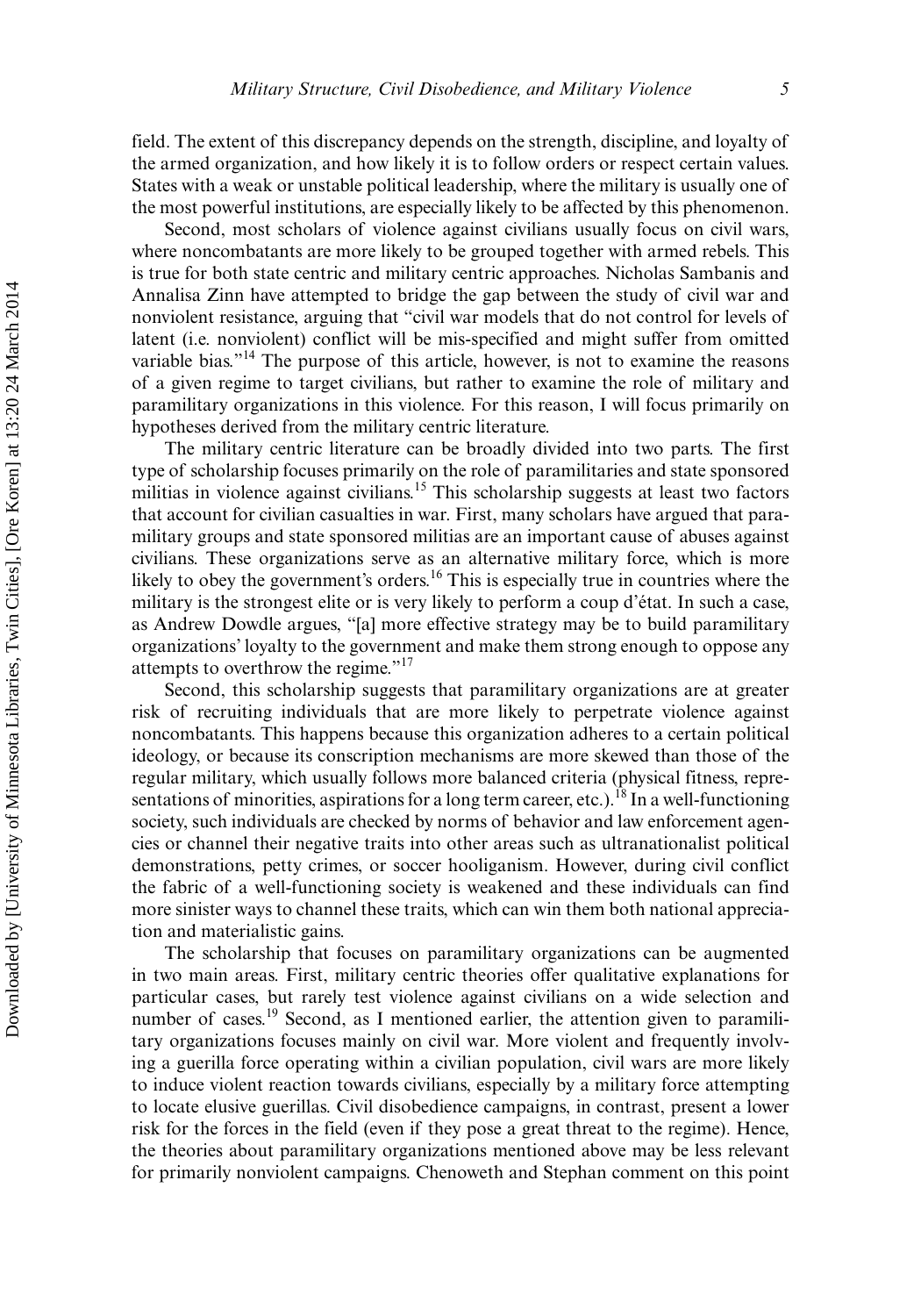by arguing that, "whereas governments easily justify violent counterattacks against armed insurgents, regime violence against nonviolent movements is more likely to backfire against the regime."<sup>20</sup> Despite these two distinctions, however, the argument stands that paramilitary organizations may be more likely to induce violence against civilians. This implies the following hypothesis:

*Hypothesis 1 (H1):* Military violence is more likely when the security apparatus of the state includes certain types of politically motivated paramilitary forces or similar organizations that are not officially regulated by the government.

The second type of military centric scholarship focuses primarily on military politicization, i.e., the involvement of the military in all levels of the government.<sup>21</sup> Several authors have suggested that militarized regimes are more likely to use repression against mass opposition.<sup>22</sup> Other scholars have suggested that a certain type of military organization, called "the praetorian army," is more likely to stage a military coup and may also be more likely to use repression. In fragmented states, where political institutions are weak and no substantive middle class exists, the praetorian military offers a seemingly more stable option. Praetorian militaries view themselves as more professional and meritocratic than any civilian alternative (although this view is usually misguided), and conceive their involvement in the civilian government as an extension of their mandate to defend the state. As a result, these militaries may be more likely to use violence during civil disobedience campaigns that pose an existential threat to the state.<sup>23</sup>

One well-known scholar who tackled this question was Samuel Huntington. Operating under the assumption that the civilian sphere and the military sphere are inherently different, Huntington recognized numerous structures and factors that regulate civil-military relations. These factors become especially important when the issue of authority over the state comes into play:

The level of authority of the officer corps is maximized if it is placed at the peak of the hierarchy and the other institutions of the government are subordinate to it: if, in other words, it or its leaders exercise military sovereignty. A level of somewhat less authority exists if the military do not possess authority over other institutions, and no other institutions possess authority over them. … This situation is military independence. Thirdly, the officer corps may be subordinate to only one other institution possessing effective final authority. In other words, the officer corps has direct access to the sovereign. After this, the officer corps might gradually be further subordinated in the governmental structure. … Since this one level is normally in the form of a civilian departmental minister, this level of military authority may be called ministerial control. $^{24}$ 

Although Huntington's study is somewhat outdated, his argument regarding authority remains relevant, because it implies that the higher the level of military authority in a given state, the more likely its military is to use violence against protesters during civil disobedience campaigns. This could happen because the same military force that is more likely to stage a coup is also the one more likely to use repression, or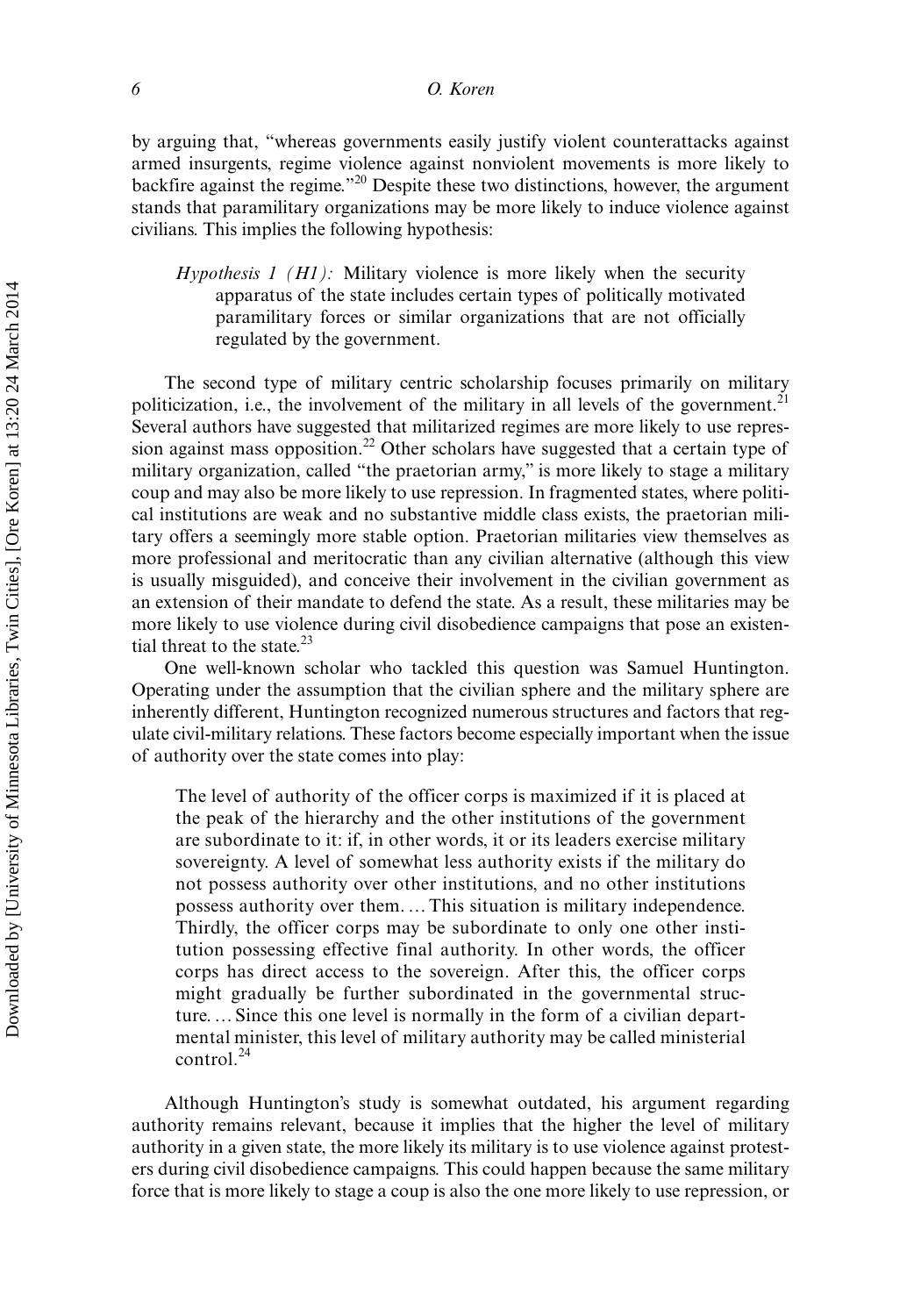because military regimes are simply less tolerant than any other form of government to opposition. Nevertheless, this suggests a second hypothesis about the relationship between military structure and military violence:

*H2:* Military violence is more likely in states where the military has a higher level of authority over other state institutions, and the highest in states where the military holds supreme authority.

#### **Military Structure and Military Violence**

The hypotheses derived above suggest that the military organizations of a state play a role in violence, but these theories focus on auxiliary forces or the participation of the military in the political sphere. I argue that some militaries may be more prone to use violence against protesters simply because their structure is more likely to accommodate it. This tendency is influenced by the existence and extent of certain factors that interweave the civil and military spheres, or the lack thereof.

For the purpose of my analysis, a civil disobedience campaign is an act of nonviolent resistance that involves at least 1000 protesters and can last anywhere from days to years. $25$  I derived the list of campaigns from the database created by Chenoweth and Stephan, who define nonviolent resistance as "a civilian based method used to wage conflict through social, psychological, economic, and political means without the threat or use of violence."<sup>26</sup> In order to determine if a conflict was primarily nonviolent, "[t]he list of nonviolent campaigns was initially gathered from an extensive review of the literature on nonviolent conflict … we corroborated these data using multiple sources. … Finally, the cases were circulated among experts in nonviolent conflict who were asked to assess whether the cases were appropriately characterized major nonviolent conflict."<sup>27</sup>

Perhaps most important for our purposes is the fact that in order to be included in the dataset, a civil disobedience campaign must have posed an existential threat to the regime, defined by Chenoweth and Stephan as "a maximalist aim." A regime (even a democracy) that faces an existential threat to itself or its raison d'être is more likely to react violently, and hence it is more probable that the variation in civilian casualties is the result of factors related to implementation. Chenoweth and Stephan define "a maximalist aim" as seeking "regime change, secession, or self-determination," as opposed to "limited (i.e. greater civil liberties or economic rights)."<sup>28</sup> This means that most protests in democracies are absent from this database, because protests in democracies usually follow "limited" aims as defined above.

The main shortcoming of the Chenoweth-Stephan database for the purposes of this article is that it does not include civil disobedience campaigns that commenced after 2006. Because I examined civil disobedience campaigns between 1972 and 2012, I applied the Chenoweth-Stephan standards to any case that occurred after 2006. I did not have the benefit of circulating my list among sixteen experts on nonviolent resistance, so whenever I encountered ambiguity, I preferred to err on the safe side and omit the observation. As a result, I believe that, even if some were omitted, the cases included in my dataset were very likely to appear in the original Chenoweth-Stephan database.

As I mentioned, civil disobedience campaigns create different pressures on the regime than those exerted by a civil war. A too strong reaction may backfire on the regime or induce a violent response, as recently happened in Syria and Libya. On the other hand, civil disobedience campaigns place a considerable existential pressure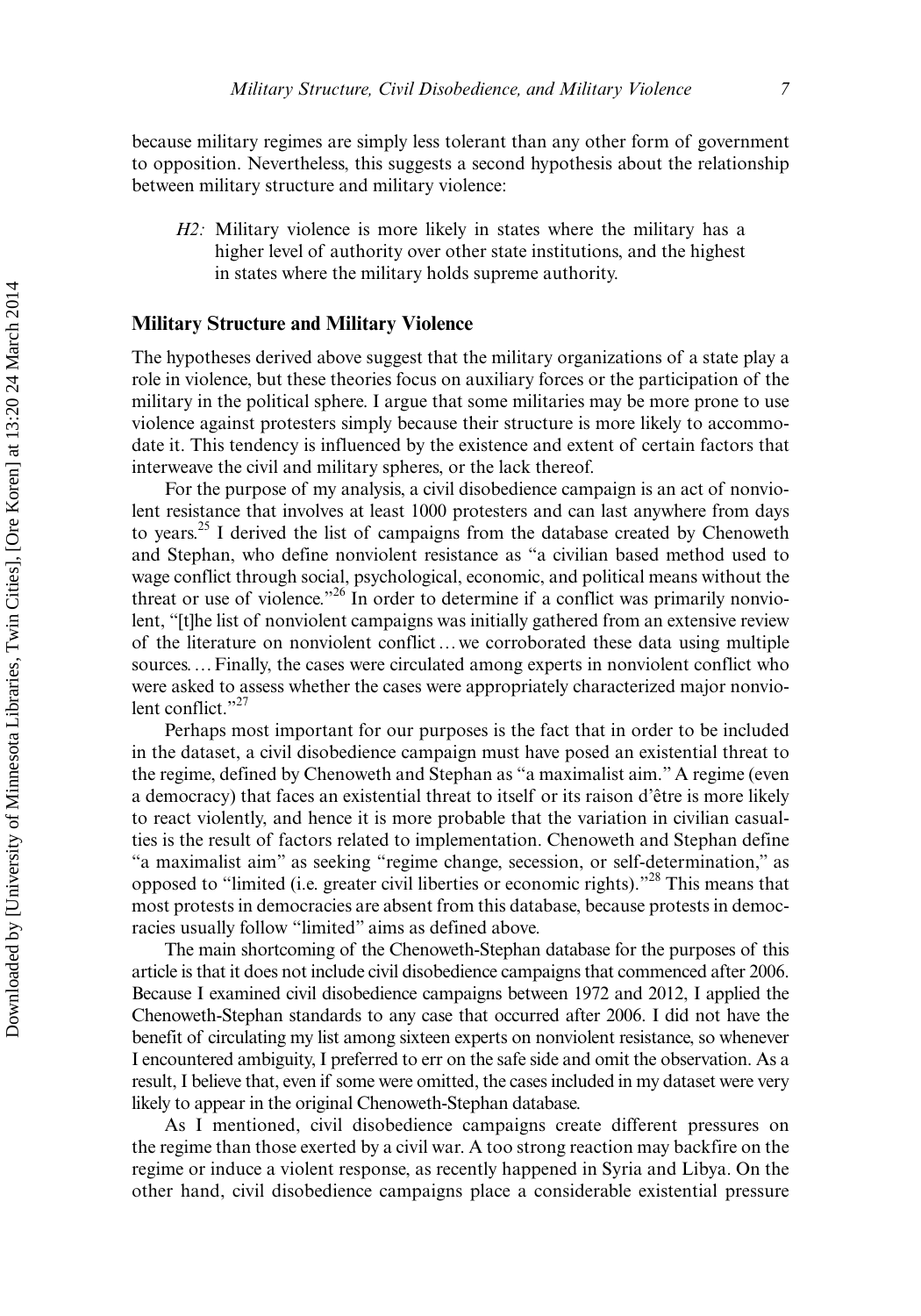#### *8 O. Koren*

on the regime, which at times may be as serious as that of a violent civil conflict. Most importantly, as Chenoweth and Stephan argue, civil disobedience campaigns are more likely to produce divisions and loyalty shifts within the regime, including the officers and troops of the security apparatus.<sup>29</sup> This fact especially makes the military a subject worthy of specific analysis, because its tendency to perpetrate violence against protesters may be influenced by the commonalities it shares with the civilian sphere.

Based on this assumption, I attempted to identify several factors that create an overlap between the military sphere and the civilian sphere. Perhaps the one that most easily comes to mind is mandatory conscription. Conscripted militaries are composed of civilians who were drafted, usually for a predetermined period of time, rather than those who volunteered to pursue a professional career as soldiers. This distinction is important because professional soldiers may be less likely to be affected by loyalty shifts that influence the general population. In addition, noncommissioned officers (NCOs), who compose the backbone of many modern militaries, are usually draftees who decided to become professionals.

Another important facet of conscription relates to the officers corps. In most militaries, officers are selected through a system of examinations and undergo specific academic education that prepares them for their future role. Amos Perlmutter commented on this point, stating that, "Praetorian conditions are connected with professional military establishments and structures, some of which are institutionalized ahead of concomitant political and socioeconomic structures."30 Many military organizations, however, also allow officer promotion through the ranks. In some cases (for example, Israel and Greece), the only way to become an officer is by being trained as a soldier and an NCO first. These different policies produce different types of officer corps, some of which may have more in common with the civilian sphere and hence will be more attuned to its demands (e.g., the IDF officer objection letters).

The perspective on conscription suggests the following hypothesis:

*H3:* The probability of military violence during a civil disobedience campaign will be greater when the military and officer corps are voluntary and professionalized, and less likely to share the perspective of the civilian protesters.

Another area where the military and the civilian spheres overlap is that of discrimination in recruitment and promotion against certain groups. I theorize that if a military organization favors recruiting or recruits only from certain groups, it will be more likely to use violence against protesters from other marginalized or excluded groups. This may be especially true during self-determination campaigns. Military discrimination may be based on religion, political affiliation, class, or ethnic origin. It may also vary in degree, from slight discrimination in recruitment, through keeping certain units or the officer corps closed to the members of certain groups, to complete exclusion from military service. Naturally, the lesser a protesting group's representation in a military organization is, the smaller the perspective the latter shares with group. Hence, I derived the following hypothesis:

*H4*: The probability of military violence during a civil disobedience campaign will be greater when recruitment practices in the military organization discriminate against the protesting group.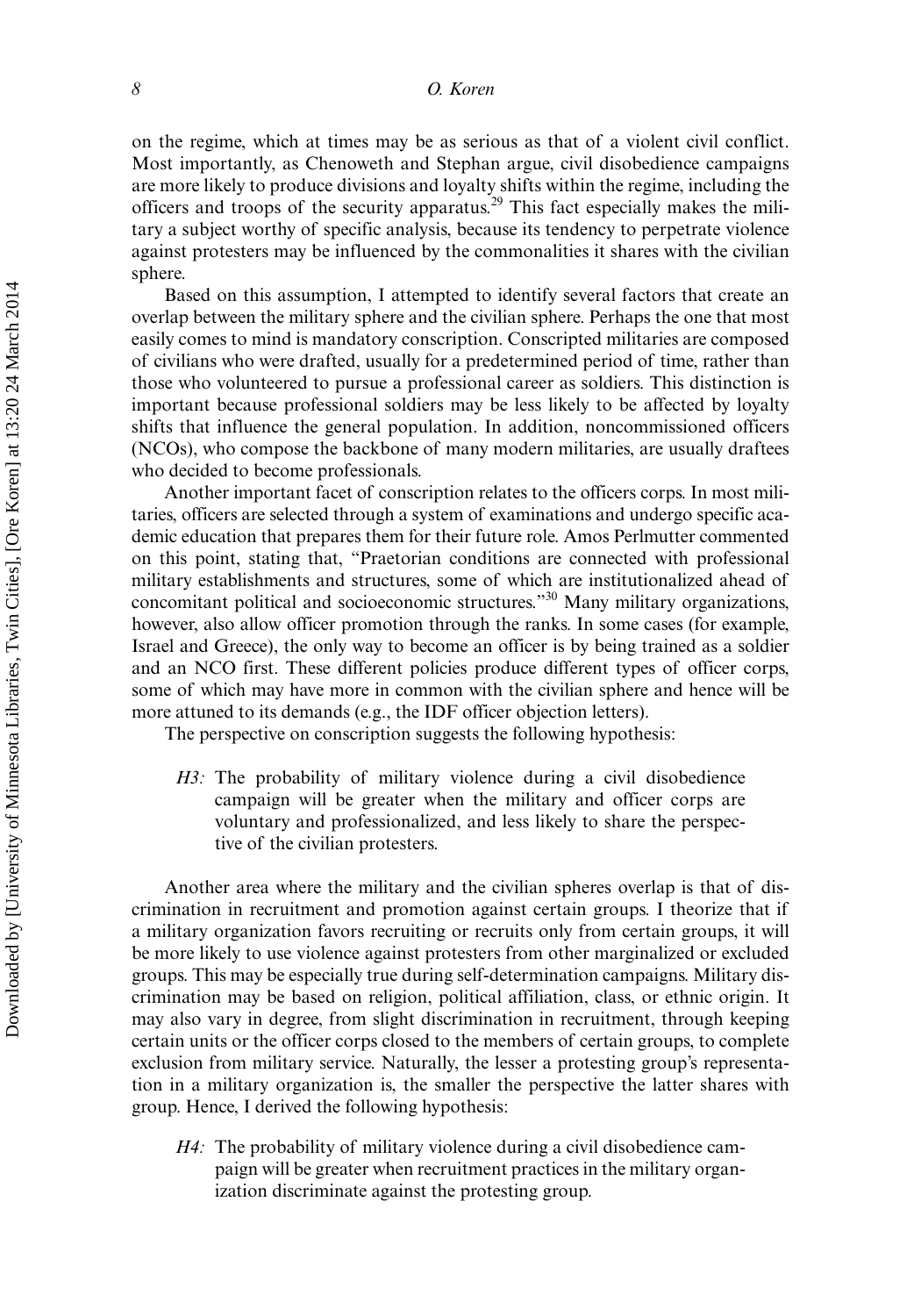#### **Controls and Measurement of Variables**

In addition to the four hypotheses described above, I also examined three additional hypotheses to account for relevant control variables. First, because both my measurements of violent crackdown and mass killing are based on numeric values, civil disobedience campaigns in countries with larger population may be at a higher risk for violence. This could happen because larger countries experience larger protests, which either require more violence to repress or involve more casualties even if less violence were perpetrated. Hence, a state's population constitutes an important control variable in my model:

*H5:* The probability of military violence during civil disobedience campaigns will increase when the population from which the protesters are drawn is larger.

Second, although I focus specifically on militarized regimes, violence against civilians could be explained by the fact that the regime is nondemocratic. Militarized regimes constitute a subgroup of nondemocratic regimes, and as such may not be unique in perpetrating violence. One condition that should be considered, however, is the fact that my database contains mostly nondemocratic regimes. This is because democracies are less likely to experience campaigns with a maximalist aim as described above. Moreover, none of the countries described as democracies in my studies perpetrated mass killing. As a result, I decided to also examine the level of autocracy of a regime:

*H6:* Military organizations in nondemocratic/more autocratic regimes are more likely to perpetrate violence and mass killing against protesters.

Last, the probability of regime violence may be affected by economic conditions. For example, well-paid soldiers will be less likely to prey on the civilian population, while wealthier militaries will be more likely to be supported in the field:

*H7:* States with higher GDP will be less likely to experience military violence against civilians.

Some of the variables used in this analysis, for example GDP or mass killing, were drawn from other quantitative databases. However, the military centric variables were coded specifically for this study. These variables include violent crackdown, discrimination in the military, conscription, paramilitary activity, and military politicization. In coding these variables, I relied on numerous secondary historical sources, journalistic accounts, and specific state-related publications.<sup>31</sup> The majority of variables were coded in binary (AKA "dummies"), apart from one case (degree of military politicization), which I coded based on degree and extent.

#### *Violent Crackdown*

This variable (VIOLENT CRACKDOWN) was defined above and coded in binary form. A value of 1 was assigned to all cases in which regime violence occurred and a value of 0 if not (see Appendix for a listing of violent crackdown cases).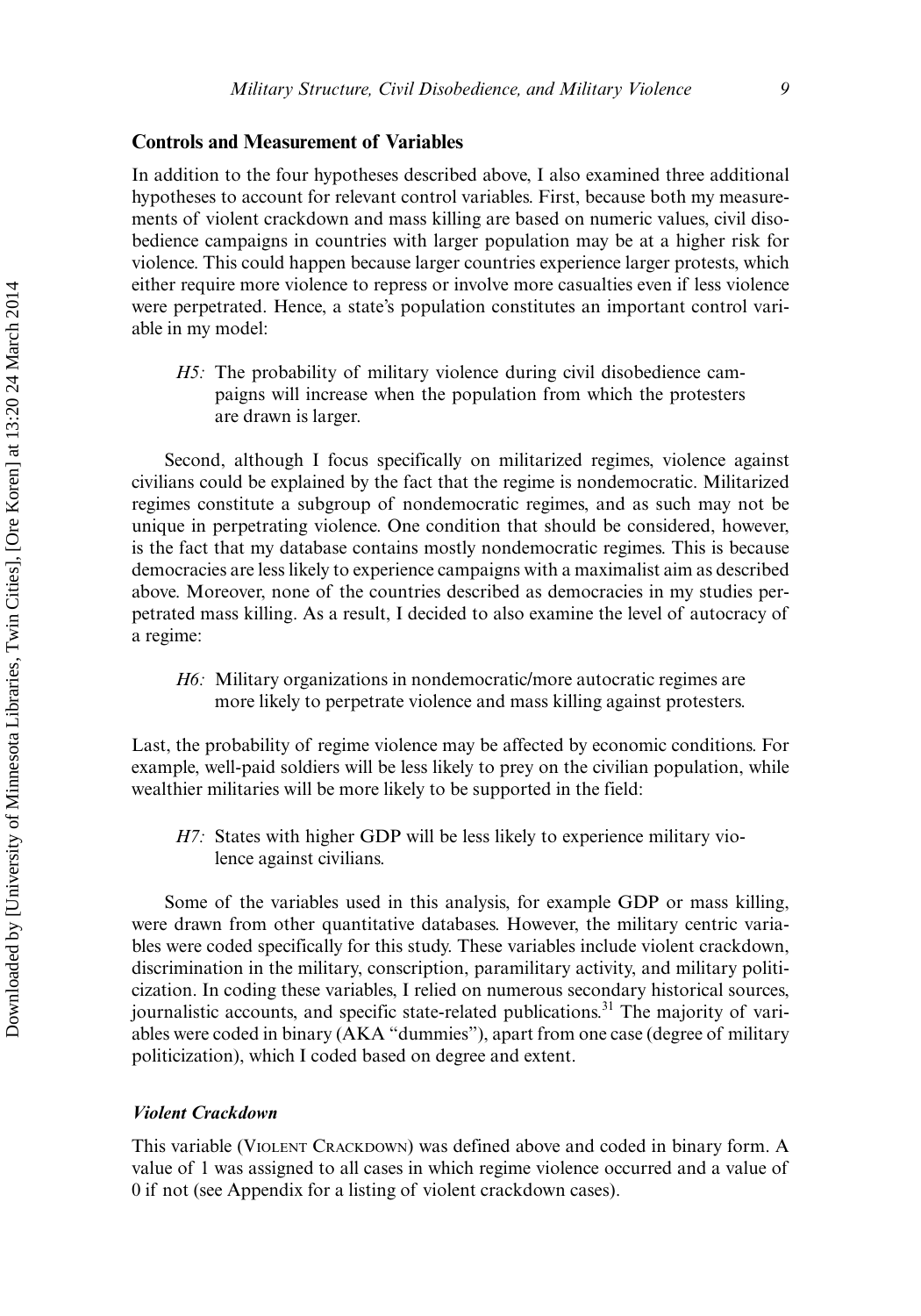#### *Mass Killing*

This variable (MASS KILLING) was defined above and coded in binary form. A value of 1 was assigned to all cases in which mass killing occurred and a value of 0 if not (see Appendix for a listing of mass killing cases).

#### *Discrimination*

Discrimination is defined as any partial policy implemented by the military to limit the representation of the protesting group in the organization anytime during the campaign. This policy may or may not reflect the situation in the political leadership or the state of mind in the country. In balanced militaries, military recruitment policy should roughly represent the ethnic diversity within the country. A good example would be the Kenyan military, which, at least officially, followed a policy of recruiting groups based on their representation in the general population. In countries where discrimination in the military exists, the ethnic diversity in the military does not resemble, in proximity, that of society at large. The existence of any discrimination (DISCRIMINATION EXISTS) was coded in binary. A value of 1 was assigned to militaries that showed any type of discrimination in recruitment and promotion, regardless of type or degree. A value of 0 was assigned if not. In addition, I coded four different types of discrimination: ethnic, political, religious, and economic (or class).

I used the following standards for coding each type of discrimination:

0–Assigned to cases where no discrimination existed.

1–Assigned to cases where certain groups were limited/discouraged from joining, but could volunteer and serve in all levels; or where a foreign military force that *did* recruit members of the protesting group was deployed (e.g., the Red Army in the Baltic States in 1989); or where the whole military recruited exclusively from a single group; or where the officer corps and certain units were exclusive AND certain groups were limited from joining and abused when they did join; or where a foreign military force that *did not* recruit members of the protesting group was deployed to contain protest; or where the paramilitary force of a certain faction became the state's military de facto; or where certain groups were allowed to join, but remained marginalized in certain units (combat, officer corps, special forces) or in the military as a whole. "Marginalized" was defined as a 20% or more difference between the protesting group's percent of the population in comparison to its representation in the military. Due to the lack of availability of statistical data in several cases, however, I was forced many times to use qualitative analysis.

#### *Conscription*

Conscription is defined as the existence of any degree of compulsory service levies for the military organization of a state, which exists de-facto and not only as a provision in the state's constitution. The existence of conscription (CONSCRIPTION) was coded in binary. A value of 1 was assigned to a military that used any degree of conscription. A value of 0 was assigned if not. I used the following standards for coding:

0–Assigned to cases where military service is completely voluntary.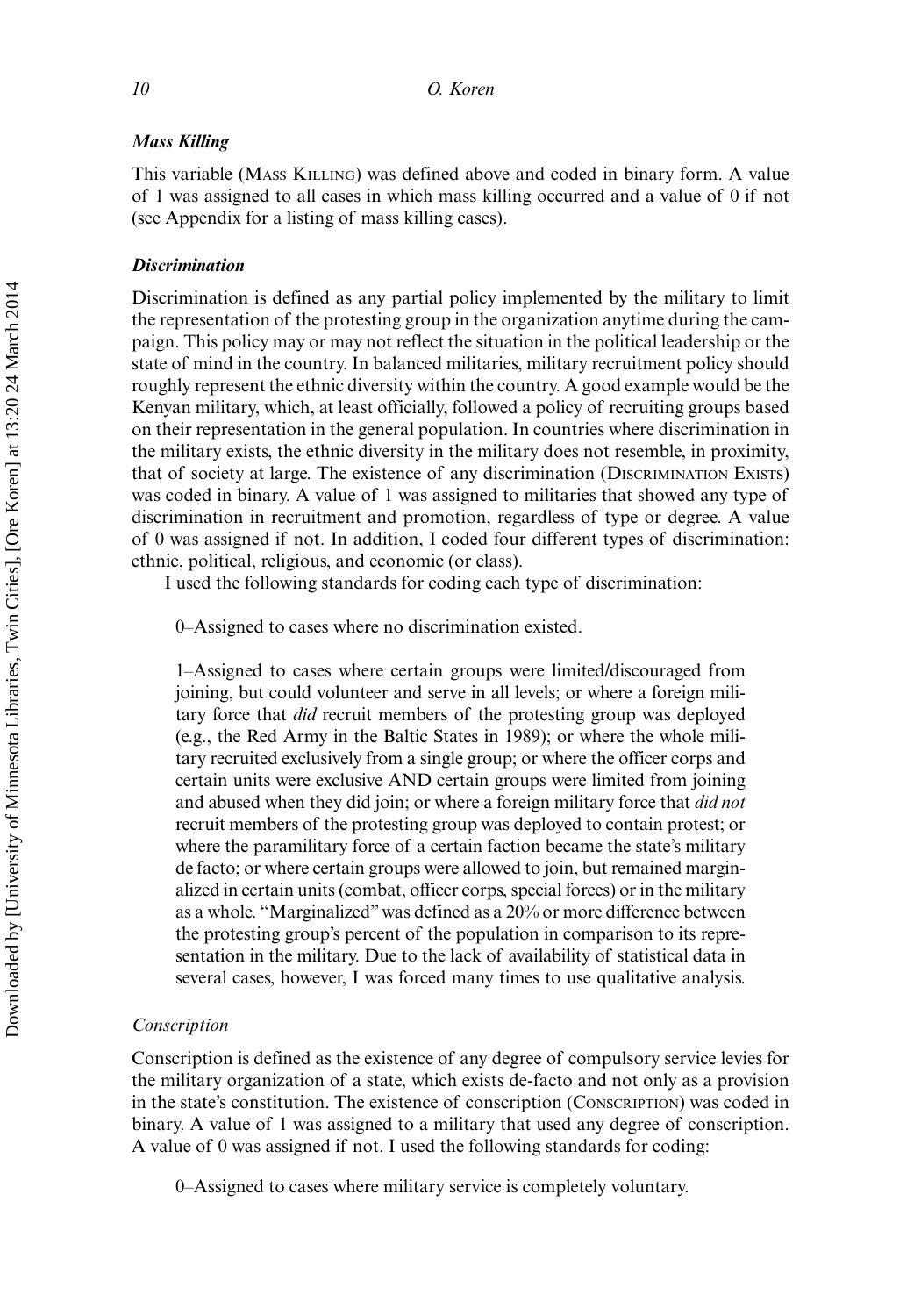1–Assigned to cases where conscription existed, but was limited in number, percentage, class, or region (including factional/tribal forces); or where "lucky dips" or lottery draft existed; or where there was mandatory conscription for the regular army, but becoming an officer or joining an elite unit required volunteering for a longer period of time or necessitated a different path than that of conscription, such as military academies; or where conscription existed for all units of the military, including elite forces and the officer corps.

#### *Paramilitary Activity*

This variable (PARAMILITARY ACTIVITY) codes different types of paramilitary organizations, according to the degree of control exercised over these organizations by the civilian government and the regular military. A paramilitary is defined as an armed organization other than the army or the local police (such as a gendarmerie, government militias, armed youth movements, etc.), the total size of which is bigger than a battalion (500 men), and which was sanctioned the right to use violence. Since states hold monopoly on using violence, paramilitaries can be conceived as contractors of violence with different levels of independence from the military chain of command.

Paramilitary organizations vary extensively in terms of type, ideology, origin, size, armament, and objectives. This fact made coding paramilitaries on a linear scale according to one of these categories unlikely to provide a complete picture of their relationship with violence against civilians. Instead, I attempted to code these organizations based on how ingrained they were in the military sphere and how much freedom was given to them within the civilian sphere. I argue that in states where the political chain of command and civil-military relations are well defined and standardized, paramilitary organizations are more likely to behave similarly to the regular military. For example, the U.S. National Guard is almost identical to the U.S. Army in terms of training and structural organization, and operates under very similar civilian and military constraints. In this case, the difference between not having a paramilitary organization (U.S. Army alone) and having a paramilitary organization (U.S. Army and National Guard) does not fundamentally change the nature of the military apparatus. Neither does it significantly change the nature of its manpower, because the National Guard does not favor "evil" individuals over other volunteers. This type of paramilitary organizations I call "regulated paramilitaries."

In states where these conditions (i.e., the primacy of the civilian chain of command or well defined civil-military relations) do not hold, a paramilitary organization may be more likely to engage in some activities that the regular military is unlikely to pursue. This type of paramilitary organization is also less likely to receive appropriate (or even minimal) training. When compared with this type of paramilitary organization, the U.S. National Guard strikes much less resemblance than, say, its predecessor, the state militias. The difference between a group that is accountable only to its tribe, to a single leader (such as the *Janjaweed* in Sudan), or to no one in particular (such as the Serb Arkan Tigers) and a well regulated paramilitary is much more acute than, say, the difference between the National Guard and the U.S. Army.<sup>32</sup> I call these types of organizations "unregulated paramilitaries."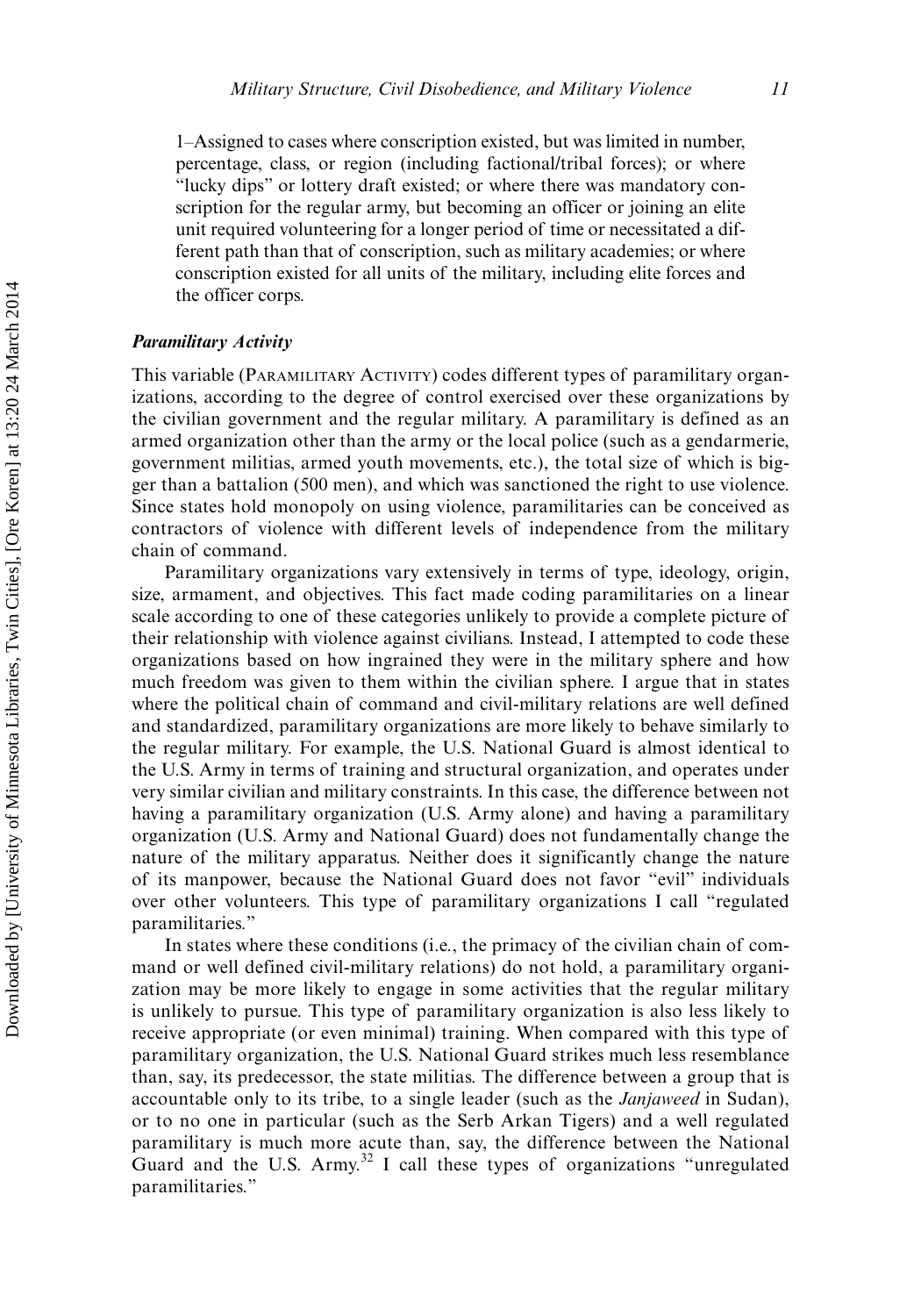Based on these differences, I used the following standards to code paramilitary organizations:

0–Assigned to cases where a paramilitary organization did not exist or was well regulated. Regulated paramilitaries are organizations that answer directly to the military or the government in the form of a general, etc. (for example, a gendarmerie).

1–Assigned to cases where the paramilitary organization was not subjugated to the military chain of command and where other forms of political regulation barely existed. This category includes cases where the paramilitary organization was an independent contractor of the government; or where this organization was given jurisdiction beyond that of an internal intelligence gathering agency (the ability to assassinate on the spot, for example); or where factional or tribal paramilitary organizations that were sanctioned by the state existed; or where the paramilitary organization's command bypassed the government, answered directly to the leader, and was used for aggressive rather than defensive purposes.

#### *Military Politicization*

Military politicization is defined as any involvement of active duty military personnel (i.e., not retired) in the civilian sphere. This variable (MILITARY POLITICIZATION) codes the degree to which the civilian government is militarized. The reader should be aware that in other sources military politicization is sometimes used to describe political indoctrination of military personnel, a different phenomenon than the one coded here. I used the following standards for coding:

0–Assigned to cases where the military did not hold any political positions directly, and was completely subordinate to civilian state institutions.

1 –Assigned to cases where some active duty members of the military held political positions (e.g., there was no minister of defense) or formed the strongest national elite, but remained under civilian primacy.

2 –Assigned to cases where the military controlled the government, but where some civilian participation existed in ministerial form.

3 –Assigned to cases where exclusive military junta held every senior political position.

#### *Ethnolinguistic Fractionalization*

This variable (ETHNOLINGUISTIC FRACTIONALIZATION) was coded based on the index composed by Phillip G. Roeder. The ethnolinguistic fractionalization index uses a formula developed by Charles L. Taylor and Michael C. Hudson in 1972, which calculates the probability that two randomly selected individuals will belong to a different group. Roeder's data were derived from Soviet sources, as well as the *Europa World Yearbook*. One of Roeder's improvements on other indices is that it provides a more detailed analysis of ethnic groups: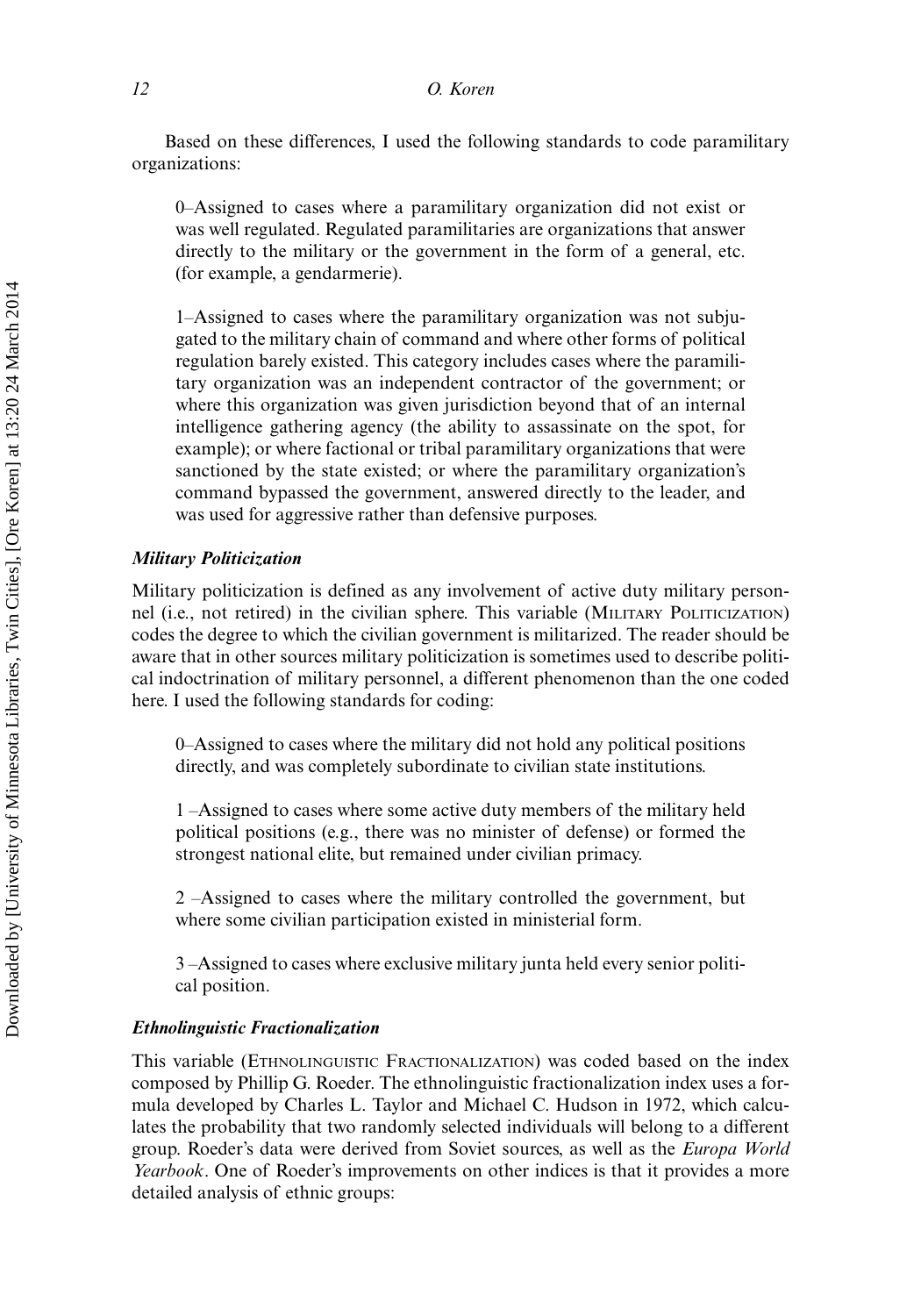[This index] uses none of the groupings reported in the sources when data on sub-groups are available. (For example, it treats separate Native American groups as separate ethnic groups rather than combining these in a catch-all "Indigenous Peoples." Similarly, it treats Hutus and Tutsis as separate ethnic groups rather than grouping these as Banyarwanda in Rwanda or Barundi in Burundi.) In addition, in settler societies of the Western Hemisphere, this index treats racial distinctions within ethnolinguistic groups (Afro-Americans versus White Americans or Afro-Colombians versus Euro-Colombians) as separate ethnic groups.<sup>33</sup>

Another advantage is the fact that Roeder's ethnolinguistic data is updated for any country that existed in 2001, after the wave of new state creation in Asia and Europe during the 1990s. I used Roeder's index to examine the relationship between ethnic diversity in a given country and military centric factors.<sup>34</sup>

#### *Regime Type*

For coding regime type, I used the Polity IV data.<sup>35</sup> To highlight the distinction between democracies and everyone else, I used a binary variable (DEMOCRACY). A regime with combined Polity score of +6 or higher was assigned a value of 1, if not 0. However, because my database contains only a few democracies and because none of the regimes I coded as democracies perpetrated mass killing, I also used the standard Polity coding (POLITY). For campaigns that lasted several years, I used the average Polity score for the duration of the campaign.

#### *Population Size*

Ideally, I would have tested hypothesis *H5* using the number of protesters as a percent of the entire population. In most cases, however, establishing the total number of protesters as defined above was impossible using existing sources. Even in campaigns with a secessionist or self-determinist agenda, the protest would have been unlikely to include all members of the campaigning groups. Instead, I coded the size of the total population of the state in which the campaign took place at the beginning of the campaign (POPULATION).<sup>36</sup>

#### *State GDP*

This variable was coded as the average gross GDP of the state in which the campaign took place for the duration of the campaign (GDP). $^{37}$ 

#### **Results and Empirical Findings**

I carried three stages of logistic regressions to test my hypotheses for all civil disobedience campaigns between 1972 and 2012. In the first stage, I examined the relationship between military centric and state centric variables, and violent crackdown. In the second stage, I examined the relationship between military centric and control variables, and mass killing. In the third stage, I examined the effects of specific types of discrimination in the military on mass killings. Because I examined a relatively small group of cases (97 observations), I reported every relationship that had a significance level smaller than 0.1. When the relationship had a significance level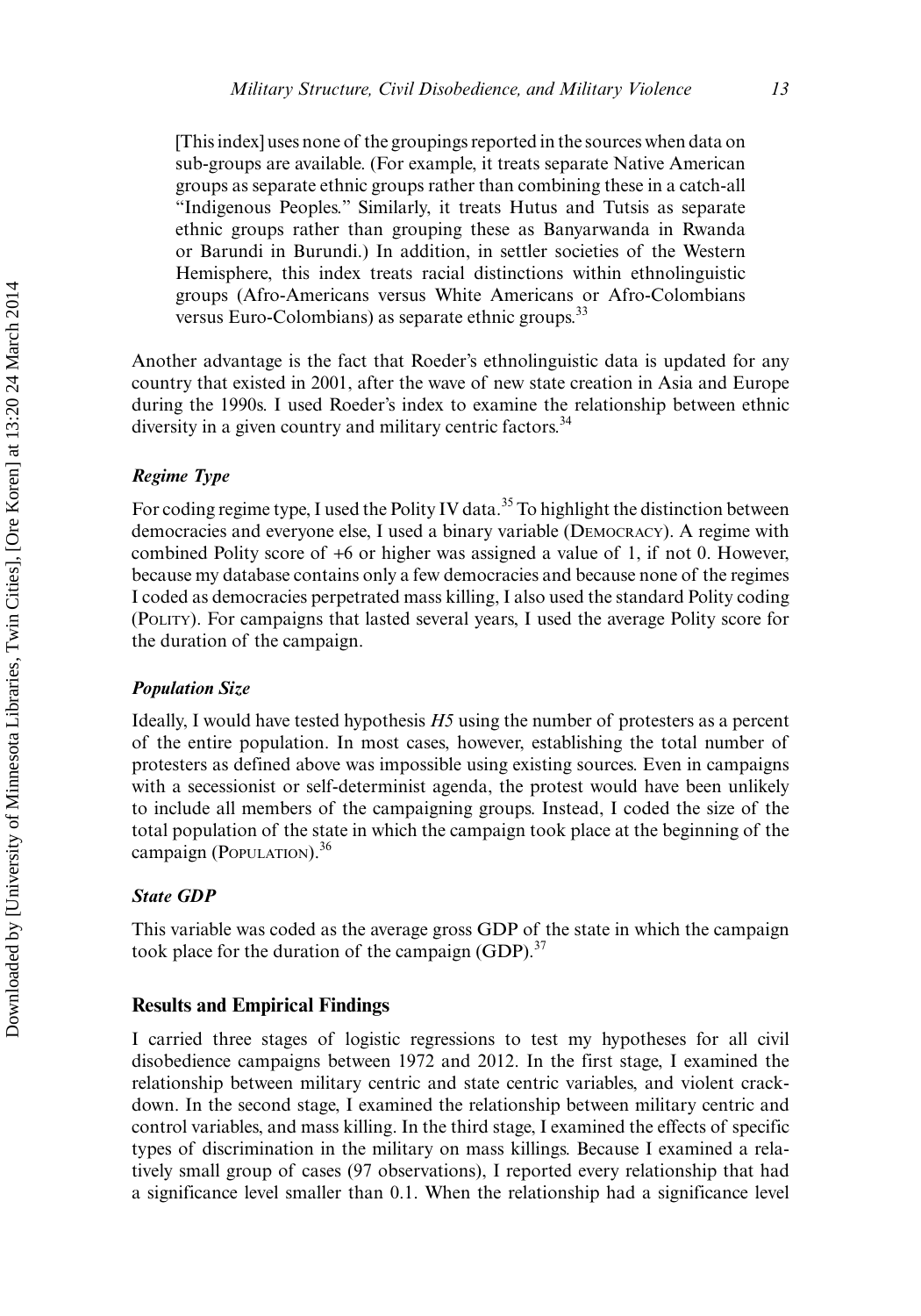| Explanatory variable              | Coefficient | Z Score | Significance level |
|-----------------------------------|-------------|---------|--------------------|
| Military politicization           | 0.061       | 0.25    | .802               |
| Conscription                      | 0.204       | 0.39    | .694               |
| Paramilitary activity             | 0.980       | 1.78    | .075               |
| Discrimination exists             | 0.148       | 0.21    | .831               |
| Ethnolinguistic fractionalization | $-0.254$    | $-0.27$ | .787               |
| <b>GDP</b>                        | $-0.001$    | $-0.83$ | .407               |
| Population size                   | 0.000       | 1.97    | .049               |
| Democracy (binary)                | $-2.114$    | $-1.9$  | .057               |
| Constant                          | $-1.106$    | $-1.5$  | .134               |

**Table 1.** Logarithmic regression analysis of probability of violent crackdown in civil disobedience campaigns, 1972–2012 (stage 1)

*Note:* Number of observations: 97; log likelihood = − 53.853; Wald Chi<sup>2</sup> = 11.12. All significance levels are based on two-tailed tests.

equal to or smaller than that of the statistical convention for two-tailed tests ( $p = .025$ ), I reported it as being "highly significant."

The findings of my analyses are presented in Tables 1–4. The coefficient, Z Score, and significance level are reported for each variable. The results support my underlying premise that military centric factors produce an effect on the organization's likelihood to perpetrate violence against civilians. Most notably, discrimination within the military against the protesting group seems to have a highly significant and very strong effect on the likelihood of mass killing. This finding confirms *H4. H1*, which assumes a relationship between paramilitary organizations and violence against civilians, and *H2*, which assumes a relationship between a higher degree of military politicization and military violence, were also supported by the data. Paramilitary activity had a significant relationship with violent crackdowns, and both military politicization and paramilitary activity showed a highly significant relationship with mass killing in both stages of the mass killing analysis. In addition, autocratic regimes had a significant

| Explanatory variable              | Coefficient | Z Score | Significance level |
|-----------------------------------|-------------|---------|--------------------|
| Military politicization           | 0.866       | 2.35    | .019               |
| Conscription                      | $-0.722$    | $-0.96$ | .337               |
| Paramilitary activity             | 1.833       | 2.3     | .021               |
| Discrimination exists             | 3.44        | 3.05    | .002               |
| Ethnolinguistic fractionalization | $-0.407$    | $-0.29$ | .772               |
| GDP                               | $-0.008$    | $-1.68$ | .094               |
| Population size                   | 5.86E-06    | 2.56    | .011               |
| Democracy (polity)                | $-0.178$    | $-1.72$ | .086               |
| Constant                          | $-4.271$    | $-3.03$ | .002               |
|                                   |             |         |                    |

**Table 2.** Logarithmic regression analysis of probability of mass killing in civil disobedience campaigns, 1972–2012 (stage 2)

*Note:* Number of observations: 97; log likelihood =−27.857; Wald Chi<sup>2</sup> = 14.26. All significance levels are based on two-tailed tests.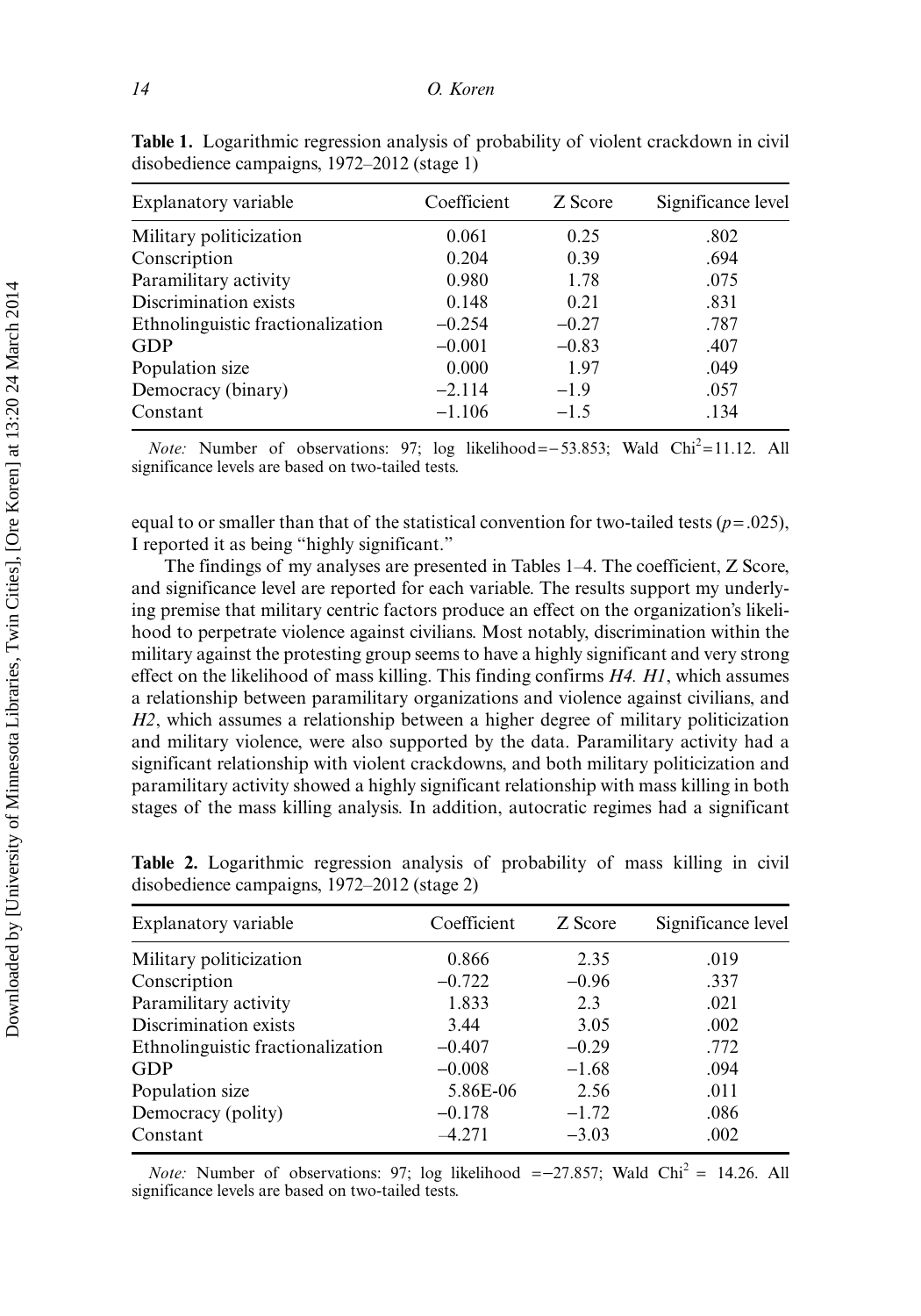| Explanatory variable              | Coefficient | Z Score | Significance level |
|-----------------------------------|-------------|---------|--------------------|
| Military politicization           | 0.813       | 2.01    | .044               |
| Conscription                      | 0.084       | 0.10    | .921               |
| Paramilitary activity             | 1.973       | 2.38    | .017               |
| Ethnic discrimination             | 9.919       | 2.86    | .004               |
| Ethnolinguistic fractionalization | $-0.902$    | $-0.63$ | .529               |
| <b>GDP</b>                        | $-0.013$    | $-1.79$ | .074               |
| Population size                   | 0.000007    | 2.26    | .024               |
| Democracy (polity)                | $-0.448$    | $-2.44$ | .015               |
| Constant                          | $-5.922$    | $-3.12$ | .002               |
|                                   |             |         |                    |

**Table 3.** Logarithmic regression analysis of probability of mass killing in civil disobedience campaigns when ethnic discrimination exists in the military, 1972–2012 (stage 3)

*Note:* Number of observations: 97; log likelihood =  $-23.776$ ; Wald Chi<sup>2</sup> = 12.26. All significance levels are based on two-tailed tests.

relationship with violence against civilians in all stages of analysis. This supports the assumption that militaries in autocratic regimes are more likely to perpetrate violence against civilians, which confirms *H6*. The size of the population proved to have a significant relationship with both types of military violence in all stages of the analysis, but this relationship was very weak. Last, a nation's GDP was significant during at least some stages of analysis, but its effects were also weak.<sup>38</sup>

The results of the first stage of my analysis are presented in Table 1. *H1* is the only military centric hypothesis confirmed by the result. The level of paramilitary activity proved to have a significant relationship with violent crackdowns, although not a very strong one. Of the state centric hypotheses, *H6* was supported by the results, with violent crackdown being more likely in nondemocratic regimes. The size of the population was also significant, lending some support to *H5*. The marginal effects of this model's variables are presented in Table 5.

**Table 4.** Logarithmic regression analysis of probability of mass killing in civil disobedience campaigns when economic discrimination exists in the military, 1972–2012 (stage 3)

| Explanatory variable              | Coefficient | Z Score | Significance level |  |
|-----------------------------------|-------------|---------|--------------------|--|
| Military politicization           | 0.492       | 1.60    | .111               |  |
| Conscription                      | $-0.644$    | $-0.97$ | .334               |  |
| Paramilitary activity             | 1.440       | 2.17    | .030               |  |
| Economic discrimination           | 1.343       | 0.65    | .513               |  |
| Ethnolinguistic fractionalization | 0.559       | 0.46    | .644               |  |
| GDP                               | $-0.004$    | $-1.11$ | .266               |  |
| Population size                   | 0.000004    | $-2.08$ | .037               |  |
| Democracy (polity)                | $-0.151$    | $-1.61$ | .107               |  |
| Constant                          | $-3.388$    | $-2.60$ | .009               |  |

*Note:* Number of observations: 97; log likelihood = −33.688; Wald Chi<sup>2</sup> = 11.21. All significance levels are based on two-tailed tests.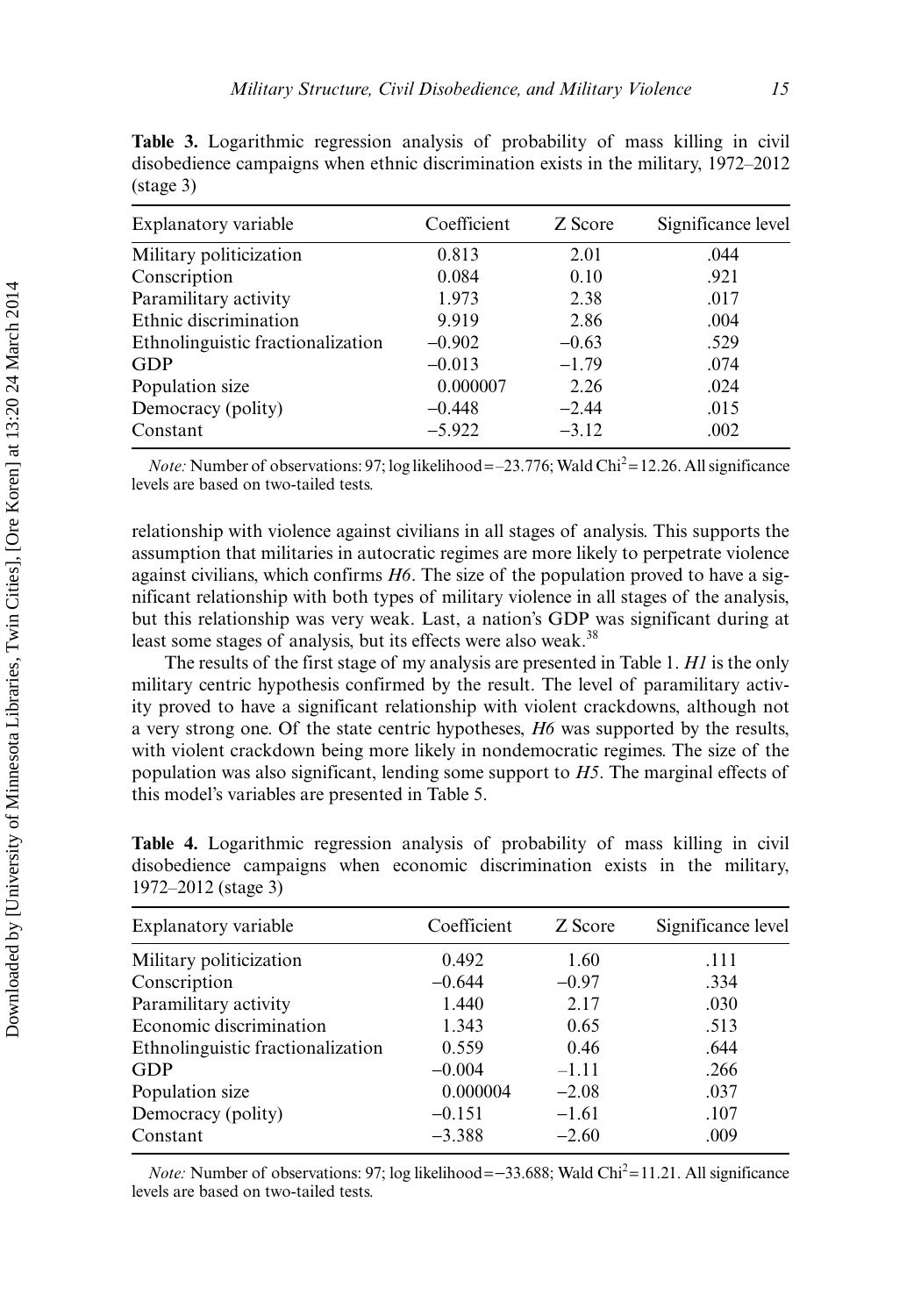| Explanatory variable                                    | Relative<br>risk ratio | Percent<br>change for<br>risk group | Absolute<br>change in<br>variable | Confidence interval<br>(for absolute change)<br>in probability) |
|---------------------------------------------------------|------------------------|-------------------------------------|-----------------------------------|-----------------------------------------------------------------|
| Paramilitary activity<br>(change from $0$ to $1$ )      | 1.450                  | $48\%$ to $70\%$                    | 0.217                             | $0.182 - 0.253$                                                 |
| Population (change)<br>from 25th to 75th<br>percentile) | 1.533                  | $27\%$ to $41\%$                    | 0.144                             | $0.119 - 0.168$                                                 |
| Democracy (change<br>from $0$ to $1$<br>percentile)     | 0.292                  | 48\% to $14\%$                      | $-0.340$                          | $-0.374(-0.306)$                                                |

**Table 5.** Marginal impact of variables on the probability of violent crackdown in civil disobedience campaigns

*Note:* Violent crackdown ratio for sample group was 0.391 for *N* = 97 observations. Some values may appear inconsistent with preceding values because of rounding.

Table 2 presents the results of the second stage of my analysis. *H1, H2,* and *H4* are strongly supported by the data. Military politicization, paramilitary activity, and the existence of discrimination were highly significant. State GDP and Polity grade also had a significant relationship with mass killing, which lends some support to *H6* and *H7*. In addition, the size of the population had a highly significant effect on the likelihood of mass killing. Generally, however, the relationship between state centric factors and mass killing was less strong than that of military centric factors, as presented by the marginal effect of these variables in Table 6.

Table 3 presents the first part of the third stage of my analysis, which examined the effect of specific types of discrimination in military recruitment and promotion on the likelihood of mass killing. $39$  The significant variables from the previous model generally maintained the same level of significance and strength. The relationship between Polity and mass killing became a bit stronger than in the previous stage. The main finding of this model, however, is the highly significant and very strong relationship between the existence of ethnic discrimination in the military and mass killing. Discrimination in recruitment on ethnic grounds increases the group under risk for mass killing from 2% of the cases to 94% (see Table 7). This finding lends additional support to *H2*. The fact that the ethnolinguistic fragmentation is significantly correlated with neither of the models examining mass killing provides a higher degree of confidence that it's not social ethnic cleavages that make violence on ethnic or national grounds more likely.40 The marginal effects of this model's variables are presented in Table 7.

Table 4 presents the second part of the third stage of my analysis. Again, most variables from the second stage maintained the same level of significance and strength, excluding the Polity score and military politicization. However, economic discrimination appears to bear no significant effect on the likelihood of mass killing.

The marginal effect of all significant variables on the probability of violent crackdown and mass killing during civil obedience campaigns is described in Tables 5–7. I also reported the risk ratio for each variable. Risk ratio describes the effect of increasing one unit (for binary variables) or from the 25th to the 75th percentile (for continuous variables) on violent crackdowns or mass killings, if all other variables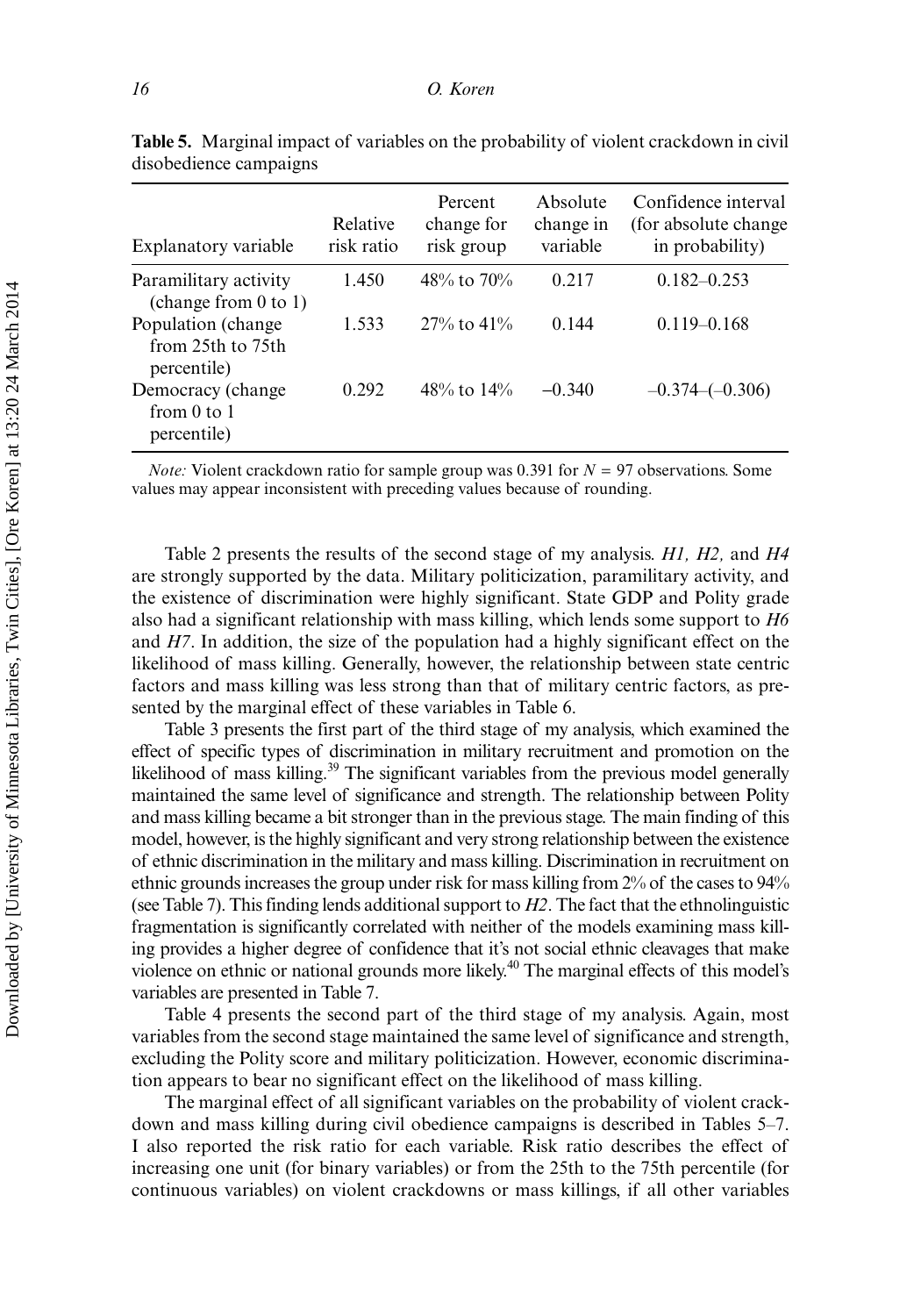| Explanatory variable                                                                    | Relative<br>risk ratio | Percent<br>change for<br>risk group | Absolute<br>change in<br>variable | Confidence interval<br>(for absolute change)<br>in probability) |
|-----------------------------------------------------------------------------------------|------------------------|-------------------------------------|-----------------------------------|-----------------------------------------------------------------|
| Military politicization<br>(change from $0$ to $3$ )                                    | 8.06                   | $1\%$ to $10\%$                     | 0.084                             | $0.07 - 0.098$                                                  |
| Paramilitary activity<br>(change from $0$ to $1$ )                                      | 4.865                  | $2\%$ to $11\%$                     | 0.084                             | $0.068 - 0.101$                                                 |
| Discrimination exists<br>(change from $0$ to $1$ )                                      | 16.305                 | $2\%$ to $36\%$                     | 0.333                             | $0.298 - 0.368$                                                 |
| Politicization,<br>paramilitary, and<br>discrimination (all<br>change from $0$ to $1$ ) | 76.791                 | 1\% to 90\%                         | 0.890                             | $0.866 - 0.914$                                                 |
| GDP (change from 25th)<br>to 75th percentile)                                           | 0.493                  | $4\%$ to $2\%$                      | $-0.021$                          | $-0.064 - 0.021$                                                |
| Population (change from<br>25th to 75th percentile)                                     | 1.210                  | $\sim 0\%$                          | 0.003                             | $-0.002 - 0.009$                                                |
| Polity (change from 25th)<br>to 75th percentile)                                        | 0.384                  | $4\%$ to $1\%$                      | $-0.024$                          | $-0.031(-0.016)$                                                |

**Table 6.** Marginal impact of variables on the probability of mass killing in civil disobedience campaigns (for unspecified discrimination), 1972–2012

*Note:* Mass killing ratio for sample group was 0.165 for  $N = 97$  observations. Some values may appear inconsistent with preceding values because of rounding.

are held in their mode (for binary variables) or mean (for continuous variables). In order to show the impact of each variable, I also included the change (in percent) for the risk group after the increase of one unit, or from the 25th to the 75th percentile. The change in each variable is examined while all other variables are held in constant values, which represent an average "baseline" observation.<sup>41</sup> Figure 1 presents the change in risk ratio as the value of the variables increase from 0 to 1, or from the 25th to the 75th percentile, as described in Table 5–7.

Table 5 reports the predicted change in the probability of violent crackdowns for each of the significant variables from Table 1 as they increase in value. The existence of paramilitary activity, the only significant military centric variable in the first stage of the analysis, made violent crackdowns for an average observation 1.5 times more likely. Of the state centric variables, democracies were 29% as likely as nondemocratic regimes to crack down on protesters. Last, countries with large populations were 1.5 times as likely to crack down on protesters as countries with small populations. However, because a country in the upper quartile of population size was almost 10 times larger than a country in the lower quartile (48,508,000 and 5,080,000, respectively), this finding suggests that in reality the population size has no serious effect on the likelihood of violent crackdown as defined above (50 casualties or more).

Table 6 reports the predicted change in probability of mass killing for each of the significant variables from Table 2 as they increase in value. All three military centric variables produced a strong effect on the likelihood of mass killing in this model. Extremely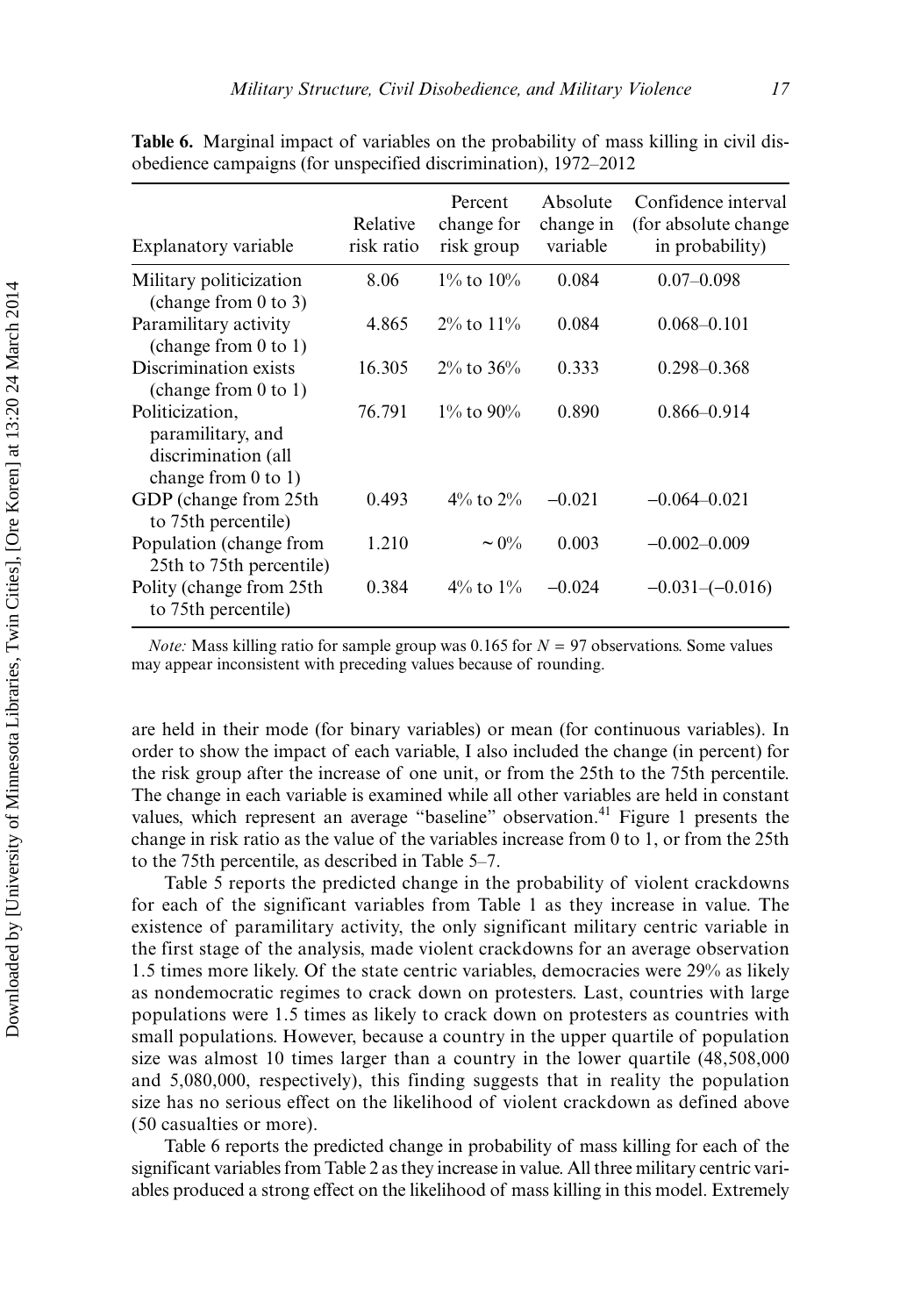| Explanatory variable                                                                    | Relative<br>risk ratio | Percent<br>change for<br>risk group | Absolute<br>change in<br>variable | Confidence interval<br>(for absolute change)<br>in probability) |
|-----------------------------------------------------------------------------------------|------------------------|-------------------------------------|-----------------------------------|-----------------------------------------------------------------|
| Military politicization<br>(change from $0$ to $3$ )                                    | 5.302                  | $\sim$ 1% to 6%                     | 0.045                             | $0.031 - 0.060$                                                 |
| Paramilitary activity<br>(change from $0$ to $1$ )                                      | 4.563                  | $2\%$ to $7\%$                      | 0.0578                            | $0.040 - 0.075$                                                 |
| Ethnic discrimination<br>(change from $0$ to $1$ )                                      | 57.763                 | $2\%$ to 94%                        | 0.921                             | $0.891 - 0.950$                                                 |
| Politicization,<br>paramilitary, and<br>discrimination (all<br>change from $0$ to $1$ ) | 117.020                | $1\%$ to 99%                        | 0.983                             | $0.964 - 0.991$                                                 |
| GDP (change from 25th)<br>to 75th percentile)                                           | 0.338                  | $5\%$ to $2\%$                      | $-0.030$                          | $-0.041(-0.014)$                                                |
| Population (change)<br>from 25th to 75th<br>percentile)                                 | 1.191                  | $\sim 0\%$                          | 0.002                             | $-0.006 - 0.011$                                                |
| Polity (change from 25th)<br>to 75th percentile)                                        | 0.152                  | $5\%$ to $1\%$                      | $-0.045$                          | $-0.0057(-0.033)$                                               |

**Table 7.** Marginal impact of variables on the probability of mass killing in civil disobedience campaigns (for ethnic discrimination), 1972–2012

*Note:* Mass killing ratio for sample group is 0.165 for *N*=97 observations. Some values may appear inconsistent with preceding values because of rounding.

militarized regimes (military juntas) were more than 8 times more likely to perpetrate mass killing than non-militarized regimes, increasing the total likelihood from 1% to 10%. The existence of unregulated paramilitary organizations made mass killing nearly 5 times more likely, with a total increase of 10% in the group under risk. Recruitment discrimination within the military had the strongest effect on the likelihood of mass killing during civil disobedience campaigns. The existence of any type of discrimination made mass killing more than 16 times more likely, a total increase of 34% in the group under risk. In high-risk militaries, i.e. military organizations in which all military centric variables were fixed at their maximal value, mass killing during civil disobedience campaigns was 77 times more likely, a total increase of 89% in the group under risk.

State centric variables also produced an effect on the likelihood of mass killing, although this effect was weaker than that of the military centric ones. States with higher GDP were nearly half as likely to perpetrate mass killing as states with lower GDP, a total decrease of 2% in the group under risk. Countries with larger population were only 20% more likely to perpetrate mass killing than countries with smaller population, a total change of less than 1% in the group under risk. Last, less autocratic regimes were 38% less likely to perpetrate mass killing during a civil disobedience campaign, a total change of 3% in the group under risk.

Table 7 presents the impact of the same variables on the probability of mass killing if the discrimination within the military is specifically ethnic. Once again, the effect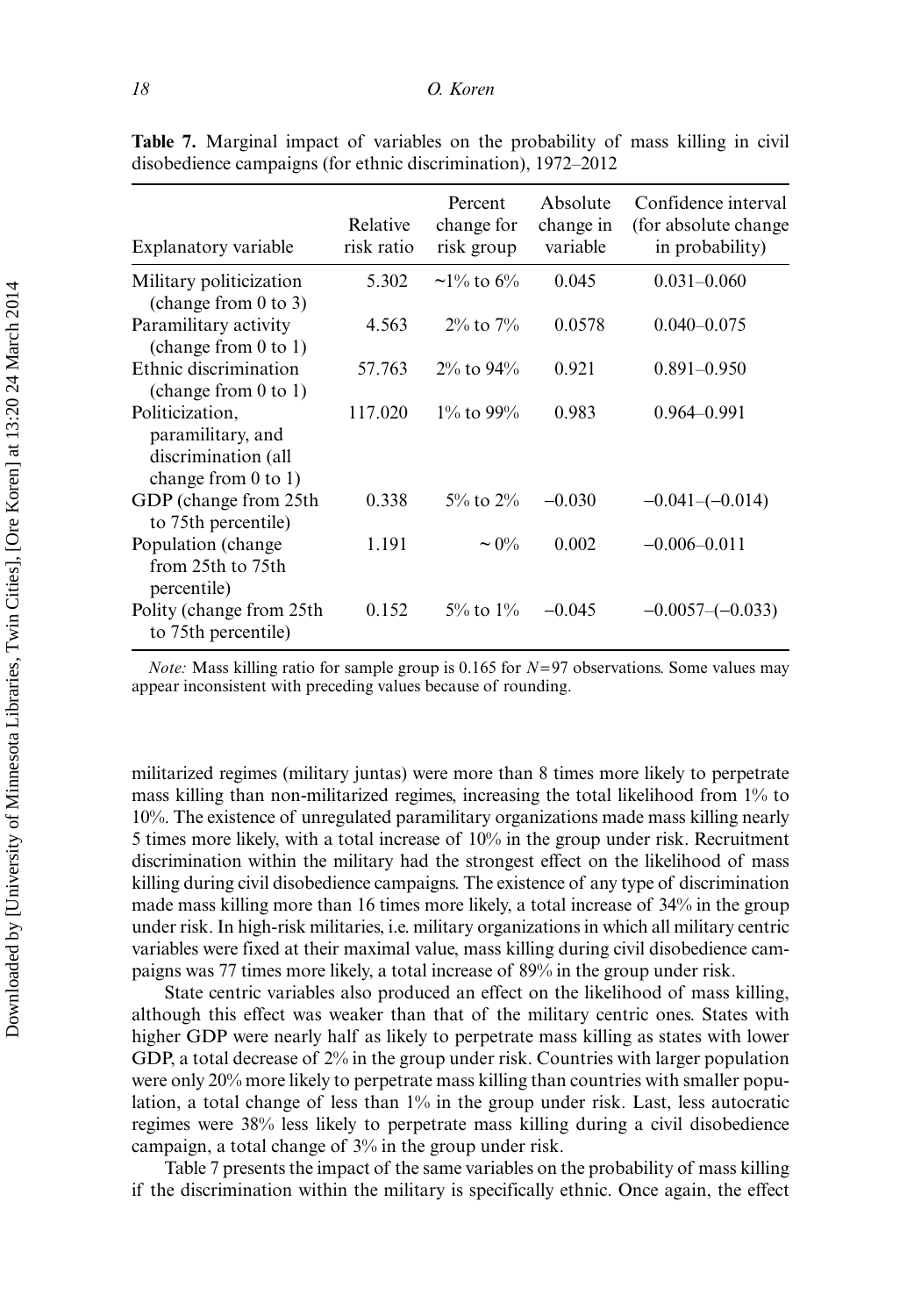

**Figure 1.** Changes in the risk of moderate crackdown and mass killing during civil obedience campaigns (mass killing models for unspecified and ethnic discrimination) (color figure available online). *Note*: changes in the risk are calculated based on the probability changes reported in Tables 5–7.

of military centric factors is noticeable in this model. The effect of military politicized regimes was reduced, but military juntas were still more than 5 times more likely to perpetrate mass killing. Regimes with unregulated paramilitary activity maintained the same likelihood of mass killing (4.5 times the risk ratio). Once again, discrimination within the military produced the highest impact on the likelihood of mass killing. Militaries that discriminated against the protesting group on ethnic grounds were 57 times more likely to perpetrate mass killing, a total increase of 92% in the group under risk. When all three factors were fixed at their maximum value, high-risk militaries were 117 times more likely to perpetrate mass killing, a total increase of 98% in the group under risk.

Turning to the state centric variables, states with higher GDP were 3 times less likely to experience mass killing during civil disobedience campaigns, a total change of 3% in the group under risk. States with large populations were 20% more likely to experience mass killing, but this effect produced no noticeable change in the group under risk. Last, more autocratic regimes were almost 7 times more likely to perpetrate mass killing during civil disobedience campaigns than less autocratic regimes, a change of 4% in the group under risk. All changes in risk ratio for Tables 5–7 are shown in Figure 1.

#### **Conclusion**

I have argued that the military plays an independent or semi-independent role in perpetrating violence against protesters during civil disobedience campaigns. Hypotheses derived from extant literature on internal conflict neglect to focus on the role of the state's military and paramilitary organizations as the prime perpetrators of violence in cases where the regime faces an existential threat. I found that military centric meters could explain some of the incidences of violence against civilians. Paramilitary activity proved to have a significant effect on the occurrence of both violent crackdowns and mass killings. Democracies were less likely to crack down on civilians, and so were countries with small populations. However, because of the difference in orders of magnitude between countries with large populations and countries with small populations, this effect is probably negligible.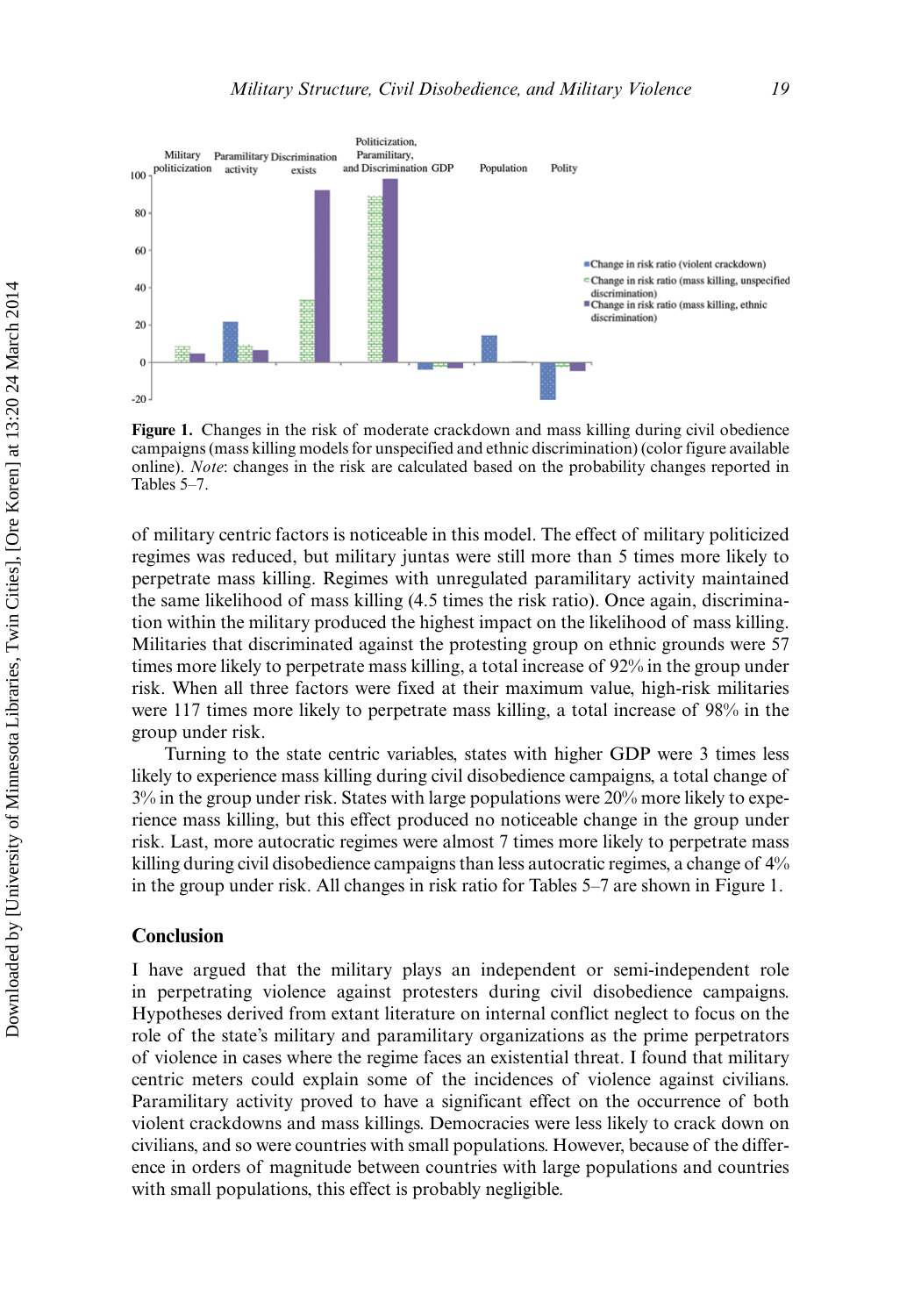#### *20 O. Koren*

When I examined the probability of mass killing, however, military centric factors proved to have a strong effect. I found that high-risk militaries made mass killing during a civil disobedience campaign much more likely, especially when the military organization discriminated against the protesting group on ethnic grounds. State centric factors (namely state GDP, population, and Polity score) also produced some effect on the probability of mass killing, but this effect was weak in comparison to that of the military centric factors. Interestingly, the existence of conscription (or lack thereof) did not produce any effect on violence in any of my models. This suggests that the focus on military professionalization in current nation-building literature may be somewhat exaggerated.<sup>42</sup>

These findings should not be considered as conclusive evidence nullifying the explanation for violence against civilians provided by the state centric approach, but rather as an attempt to complement them. First, I used numerical standards for measuring both violent crackdown and mass killing, which may differ from the standards used by some state centric scholars. Second, in my analysis I focused on military centric theories and used very general controls for state centric factors. A more detailed analysis of state centric factors has recognized different variables that influence violence against civilians, and undoubtedly there is more to be revealed in this area. Nevertheless, as I noted numerous times in this paper, my purpose was to examine the effect of military centric factors on violence against civilians and not the specific reasons for this violence. My analysis does support hypotheses derived from the military centric literature.

Why, then, does the state security apparatus produce this effect? In the beginning of this article, I suggested four possible causes: lack of ability (or will) to control the forces in the field, lack of logistical support, viewing the campaigning group as a foreign element, and using paramilitaries. My analysis lends support to two of these causes. The impact of the first two, however, should not be neglected. Case studies of mass killings during civil war would suggest that the lack of support pushes troops to exploit the local population for food or resources.<sup>43</sup> The lack of political control can also beget a phenomenon of "warlordism," where local military commanders exercise control over the local population and benefit from criminal activities. This may be especially true when discussing paramilitary organizations.<sup>44</sup> Developing and testing theories that can help understand the behavior of the military under the first two constraints represents one important area for future research.

Another direction of research would be to examine the effect military centric factors produce on violence against civilians during civil wars. As I mentioned earlier, this type of conflict provides the military with a different set of incentives for targeting civilians. During civil wars, military organizations may also be more likely to operate under the constraints I mentioned in the preceding paragraph. In addition, during violent conflicts substate actors and rebel groups regularly perpetrate violence against civilians, a rare occurrence during nonviolent civil disobedience campaigns. In short, a military centric approach to civil war studies represents another important area for future research.

#### **Acknowledgments**

The author would like to thank the editors of *Terrorism and Political Violence* for their helpful comments, and Daryl Press and Michelle Clarke of the Government Department at Dartmouth College for reading the original manuscript and providing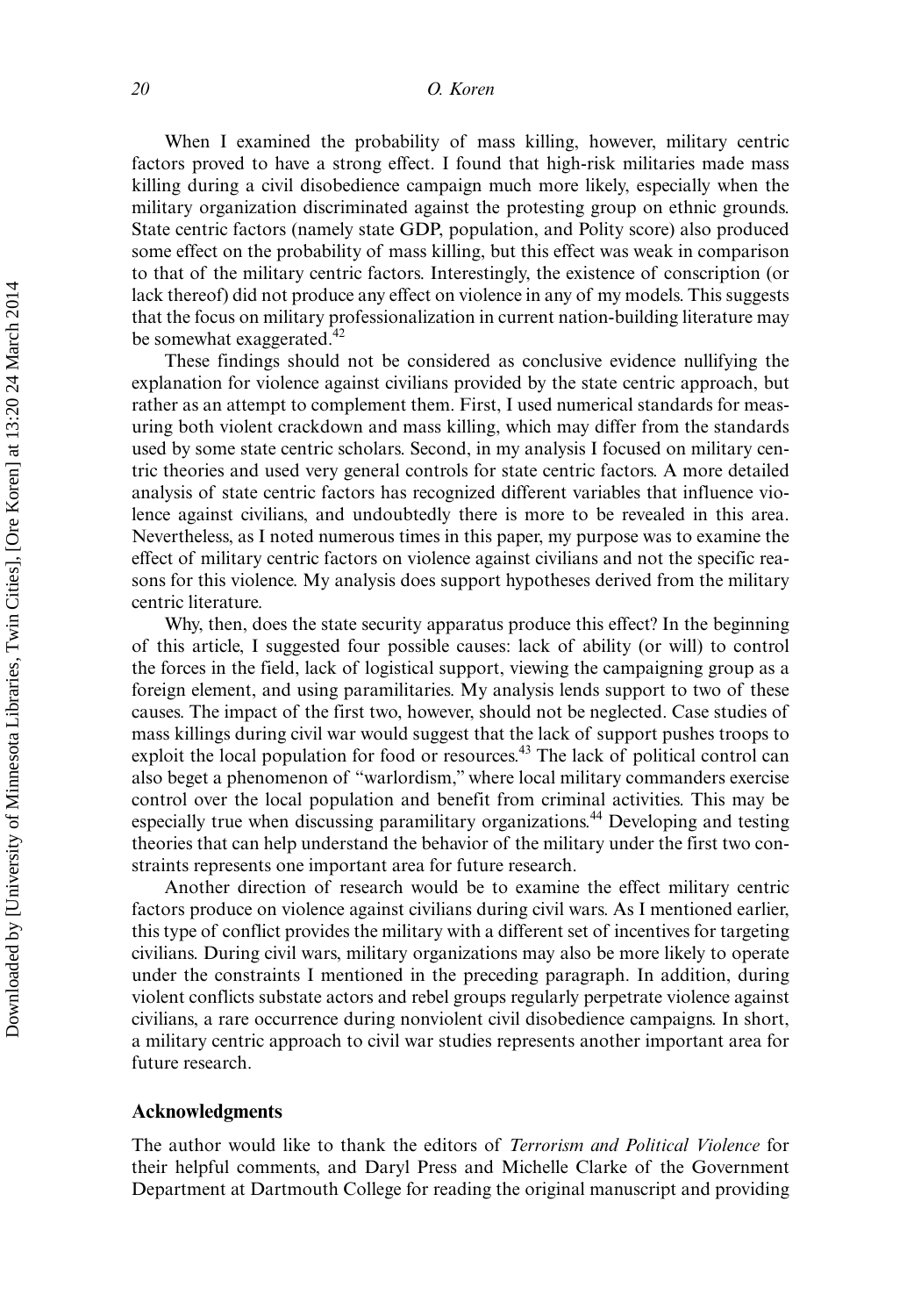their input. The author would especially like to thank Benjamin Valentino for the irreplaceable advice he provided throughout all phases of research, as well as for reading the several drafts that led to this final one.

#### **Notes**

1. The dataset and accompanying codebook may be accessed at http://www.polisci.umn. edu/people/gradprofile.php?UID = koren044.

2. For more about the lack of attention given to civil-military relations in the political sciences, see Peter D. Feaver, "Civil-Military Relations," *Annual Reviews of Political Science* 2 (1999): 211–241 (especially 212–213 and 230–232).

3. As part of my research, I examined the occurrence of large-scale military defection, but found no significant relationship with any of my independent and control variables.

4. Erica Chenoweth and Maria J. Stephan, *Online Appendix Accompanying "Why Civil Resistance Works,"* paper accompanying the "Why Civil Resistance Works" Database 1898–2006, http://echenoweth.faculty.wesleyan.edu/research-and-data/.

5. Ibid.

6. When running a controlled logit model for length, I found a significant relationship between the level of military politicization and the length of a campaign ( $p = .016$ ). This means that longer campaigns took place in countries where the government was militarized.

7. Ibid.

8. Although there were few borderline cases (where the number of casualties was roughly 50 deaths), in most cases the number of casualties was either much higher than 50 deaths or much lower.

9. For a partial list of examples of nonviolent resistance, see Gene Sharpe, *The Politics of Nonviolent Action* (Boston: Porter Sargent Publishers, 1973), 117–433.

10. Jay Ulfelder and Benjamin Valentino, *Assessing Risks of State-Sponsored Mass Killing,* report written for the Political Instability Task Force, February 2008.

11. Ibid.

12. Ibid.

13. See, for example: Barry Posen, "The Security Dilemma and Ethnic Conflict," *Survival* 35, no. 1 (1993): 27–47; Alexander B. Downes, *Targeting Civilians in War* (Ithaca, NY: Cornell University Press, 2008); Stathis Kalyvas, *The Logic of Violence in Civil War* (Cambridge: Cambridge University Press, 2006); Stuart J. Kaufman, *Modern Hatreds: The Symbolic Politics of Ethnic War* (Ithaca, NY: Cornell University Press, 2001); Benjamin Valentino, *Final Solutions: Mass Killing and Genocide in the 20th Century* (Ithaca, NY: Cornell University Press, 2004); Andreas Wimmer, *National Exclusion and Ethnic Conflict: Shadows of Modernity* (Cambridge: Cambridge University Press, 2002).

14. Nicholas Sambanis and Annalisa Zinn, *From Protest to Violence: An Analysis of Conflict Escalation with an Application to Self-Determination Movements* (manuscript) (New Haven, CT: Yale University, January 4, 2005), 3.

15. See, for example: Andrew J. Dowdle, "Civil Wars, International Conflicts and Other Determinants of Paramilitary Strength in Sub-Saharan Africa," *Small Wars and Insurgencies*  18, no. 2 (2007): 161–174; John Mueller, "The Banality of Ethnic War," *International Security*  25 (Summer 2000): 42–70; and Ariel I. Ahram, "Origins and Persistence of State-Sponsored Militias: Path Dependent Processes in Third World Military Development," *Journal of Strategic Studies* 34, no. 4 (2011): 531–556.

16. See: Ariel I. Ahram, *Proxy Warriors: The Rise and Fall of State-Sponsored Militias*  (Stanford: Stanford University Press, 2011); Sabine Carey, Niel J. Mitchell, and Will Lowe, "A New Database on Pro-Government Armed Groups" (paper presented at the 50th ISA Convention, New York, Feb. 15–18, 2009), 1; Dowdle, "Civil Wars, International Conflicts and Other Determinants of Paramilitary Strength in Sub-Saharan Africa" (see note 15 above), 74; David Kowalewski, "Counterinsurgent Paramilitarism: A Philippine Case Study," *The Journal of Peace Research* 29, no. 71 (1992): 71–84.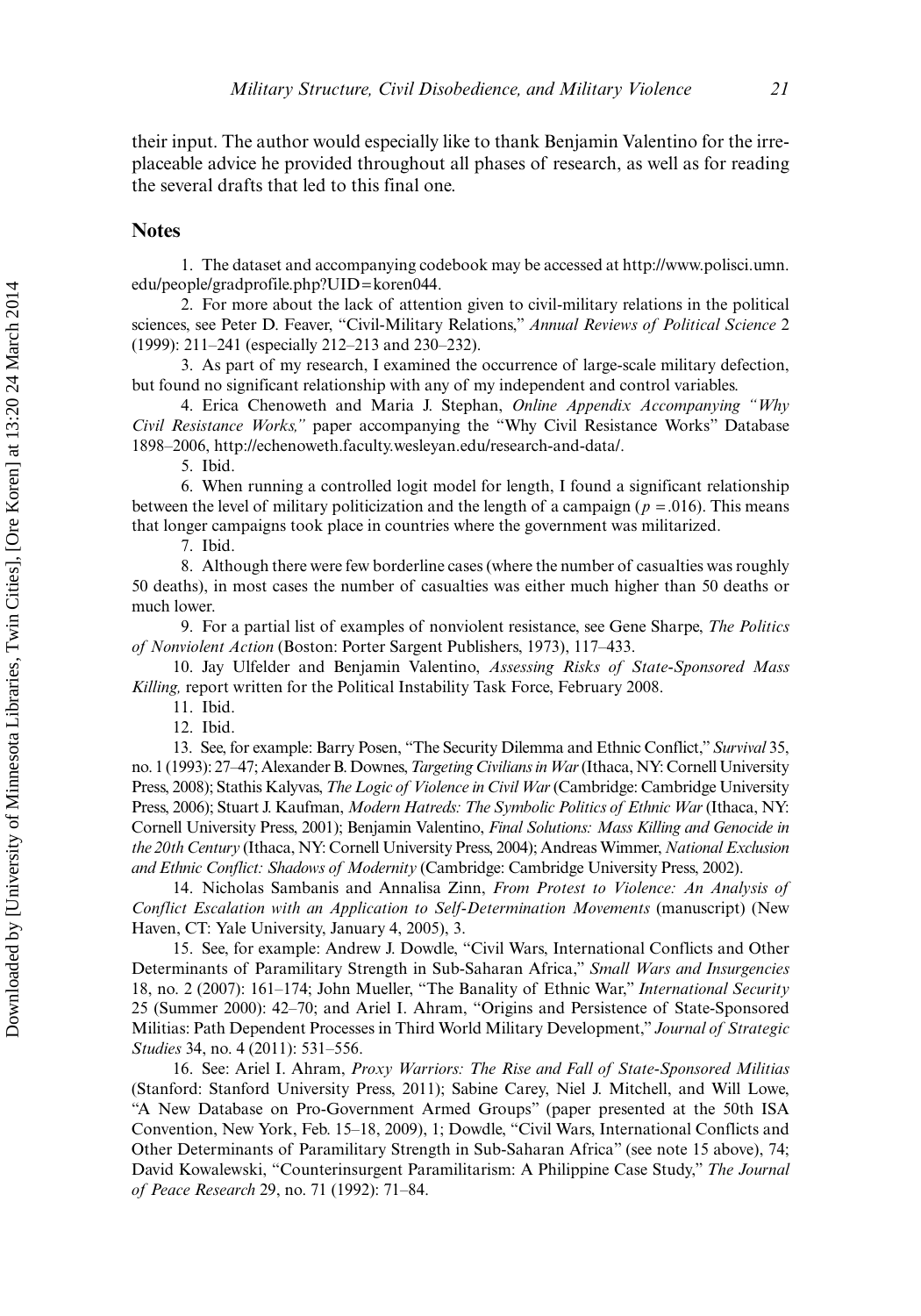17. Dowdle, "Civil Wars, International Conflicts and Other Determinants of Paramilitary Strength in Sub-Saharan Africa" (see note 15 above), 164.

18. See: Ahram, "Origins and Persistence of State-Sponsored Militias" (see note 15 above), 531–556; Kalyvas, *The Logic of Violence in Civil War* (see note 13 above), 55–58; 89–103; Mueller, "The Banality of Ethnic War" (see note 15 above): 42–70; Posen, "The Security Dilemma and Ethnic Conflict" (see note 13 above), 27–47.

19. One exception is a database about pro-government militias between the years 1981 and 2007: Sabine Carey, Niel J. Mitchell, and Will Lowe, "State, The Security Sector, and the Monopoly of Violence: A New Database on Pro-government Militias," *Journal of Peace Research* 50, no. 2 (2013): 249–258.

20. Maria J. Stephan and Erica Chenoweth, "Why Civil Resistance Works," *International Security* 33, no. 1 (2008): 9. For more information about Chenoweth and Stephan's findings see: Erica Chenoweth and Maria Stephan, *Why Civil Resistance Works: The Strategic Logic of Nonviolent Conflict* (New York: Columbia University Press, 2011). I focused on Chenoweth and Stephan's database rather than their findings, and therefore chose not to cite their book in this study.

21. See, for example: Deborah D. Avant, *Political Institutions and Military Change: Lessons from Peripheral Wars* (Ithaca, NY: Cornell University Press, 1994); Larry J. Diamond and Marc F. Plattner, eds., *Civil-Military Relations and Democracy* (Baltimore, MD: Johns Hopkins University Press, 1996); Samuel Huntington, *The Soldier and the State: The Theory and Politics of Civil-Military Relations* (Cambridge: The Belknap Press of Harvard University, 1957); T. David Mason and Dale A. Krane, "Political Economy of Death Squads: Towards a Theory of the Impact of State-Sanctioned Terror," *International Studies Quarterly* 33, no. 2 (1989): 175–198; Claude E. Welsh Jr., ed., *Civilian Control of the Military: Theory and Cases for Developing Countries* (Albany: State University of New York Press, 1976).

22. See: Mason and Krane, "Political Economy of Death Squads" (note 21 above), 178; Samuel P. Huntington, "Reforming Civil-Military Relations," in *Civil-Military Relations and Democracy*, eds. Larry J. Diamond and Marc F. Plattner (Baltimore, MD: Johns Hopkins University Press, 1996), 3–11; Kees Koonings and Dirk Krujit, *The Military and Nation Building in the Age of Democracy* (London: Zed Books, 2002); Claude E. Welsh Jr., ed., *Civilian Control of the Military: Theory and Cases for Developing Countries* (Albany: State University of New York Press, 1976).

23. See, for example: S. E. Finer, *The Man on the Horseback: The Role of the Military in Politics*, 2nd enlarged, rev. and updated ed. (Boulder: Westview Press, 1988), 20–27; Samuel Huntington, *Political Order in Changing Societies* (New Haven, CT: Yale University Press, 1968); Talukder Maniruzzaman, *Military Withdrawal from Politics: A Comparative Study* (Cambridge: Ballinger, 1987); Martin C. Needler, "Military Motivations in the Seizure of Power," *Latin American Research Review* 10, no. 3 (1975): 63–79; Amos Perlmutter, "The Praetorian State and the Praetorian Army," *Comparative Politics* 1, no. 3 (1969): 382–404; David C. Rapoport, "The Political Dimensions of Military Usurpation," *Political Science Quarterly* 83, no. 4 (1968): 551–572.

24. Huntington, *The Soldier and the State* (see note 21 above), 87.

25. Chenoweth and Stephan, *Online Appendix Accompanying "Why Civil Resistance Works*" (see note 4 above).

26. Stephan and Chenoweth, "Why Civil Resistance Works" (see note 20 above), 9.

27. Ibid., 16.

28. Chenoweth and Stephan, *Online Appendix Accompanying "Why Civil Resistance Works"* (see note 4 above), 8.

29. Stephan and Chenoweth, "Why Civil Resistance Works" (see note 20 above), 11–12.

30. Perlmutter, "The Praetorian State and the Praetorian Army" (see note 23 above), 384.

31. The list of sources used is too extensive to cite here. Among the most important sources were the country study guides published by the Federal Research Division of the Library of Congress and the American University, the LexisNexis Academic search engine, and the historical dictionary series of Scarecrow Publishing.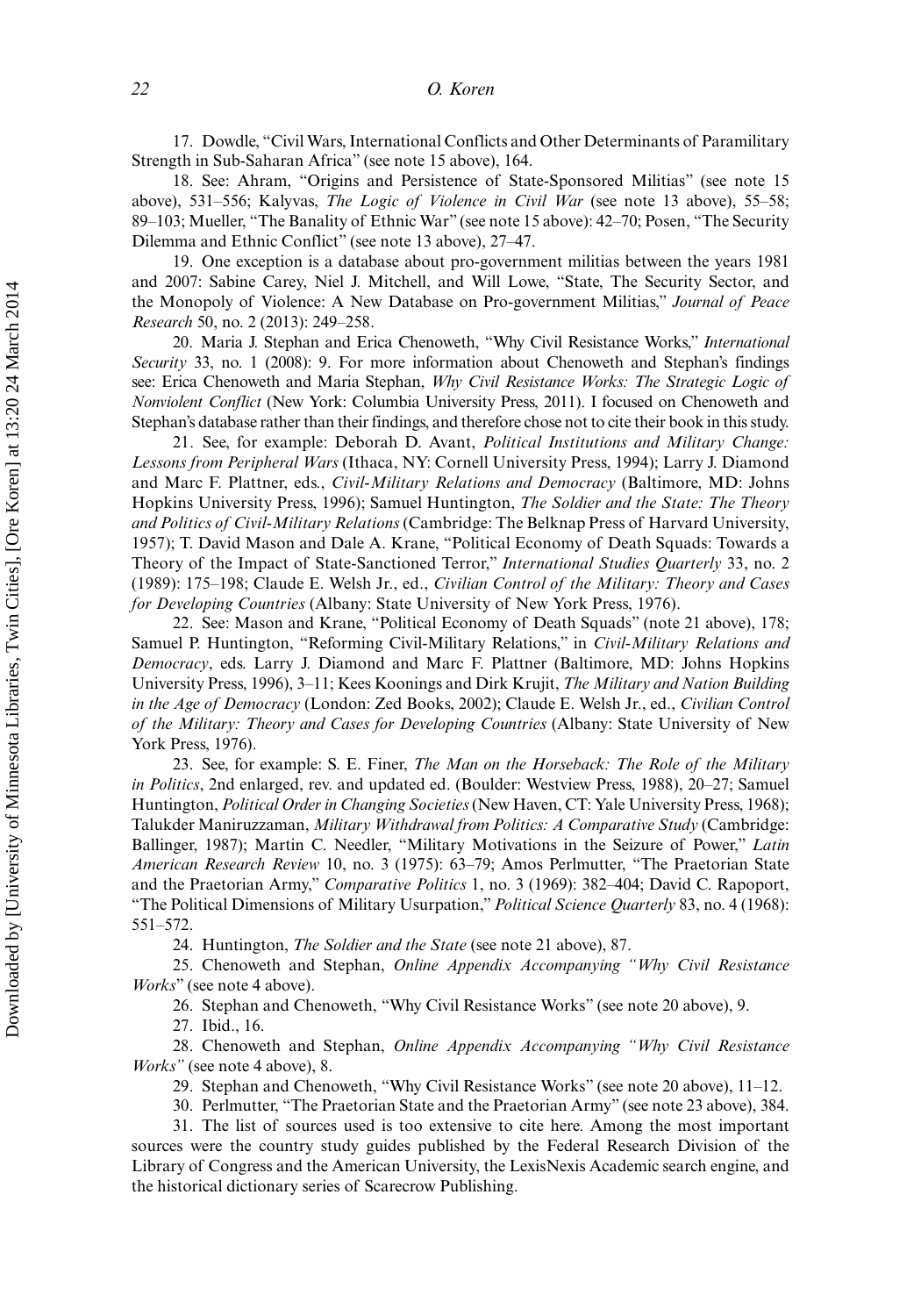32. This conclusion was supported by analysis of different levels of paramilitary activity. The strongest relationship was achieved by examining not the levels of paramilitary activity or the existence of these organizations, but by dividing paramilitaries along the level of regulation.

33. Phillip G. Roeder, *Ethnolinguistic Fractionalization (ELF) Indices, 1961 and 1985*, last modified on September 18, 2001, http://weber.ucsd.edu/~proeder/elf.htm.

34. There are other, more detailed indices I could have used, for example: James D. Fearon, "Ethnic and Cultural Diversity by Country," *Journal of Economic Growth* 8 (2003): 195–222; and Lars-Erik Cederman, Brian Min, and Andreas Wimmer, *Ethnic Power Relations Dataset*, http:// hdl.handle.net/1902.1/11796 UNF:5:k4xxXC2ASI204QZ4jqvUrQ=V1. However, I preferred to use the ELF index because it presents in the most direct way the level of fractionalization in a given country, which could be easily measured against my military centric variables. Like other ELF composers, Roeder relied mostly on Soviet data collected during the 1980s. This, however, is not as big an issue as it may appear to be, because the ethnic composition of the countries measured is not expected to have changed much since these data were collected, and because Roeder has adapted the data to all the countries that existed in 2001.

35. Monty G. Marshall and Keith Jaggers, *Polity IV: Regime Authority Characteristic and Transition Database*, http://www.systemicpeace.org/inscr/inscr.htm. I also considered other democratization indexes, which were used by the composers of the polity index, such as Tatu Vanhanen's index (www.prio.no/CSCW/Datasets/Governance/Vanhanens-index-ofdemocracy/), and the Freedom House Freedom in the World index (http://www.freedomhouse. org/report-types/freedom-world).

36. Population data was obtained through: U.S. Census Bureau, *International Demographic Data Base*, http://www.census.gov/population/international/data/idb/informationGateway.php.

37. Note: in some of my preliminary models, I used the logarithmic value of both population size and state GDP. However, because using log values showed no significant change in the results, I decided not to report these findings and use the regular values of both variables instead. GDP data and forecasts obtained through: Economic Research Service, U.S. Department of Agriculture, *International Macroeconomic Data Set, 1969–2020*, http://www.ers. usda.gov/Data/Macroeconomics/#HistoricalMacroTables.

38. This could be partially explained by the fact that the effect of population is calculated for a single person and the effect of GDP is calculated for 1\$. Both hence show very small coefficients.

39. As the reader may recall, I coded four different types of discrimination (ethnic, political, religious, and economic/class). When running my model for particular discriminations, however, discrimination on political and religious grounds were omitted because their coefficient was 0.

40. This argument is supported by other studies on civil war that suggest that ethnicity is not, in itself, a reason for violence. See, for example: James D. Fearon and David D. Laitin, "Ethnicity, Insurgency, and Civil War," *American Political Science Review* 97, no. 1 (2003): 75–90; Nicholas Sambanis and Annalisa Zinn, "From Protest to Violence" (see note 14 above); Benjamin Valentino, Paul Huth, and Dylan Balch-Lindsay, " 'Draining the Sea': Mass Killing and Guerilla Warfare," *International Organizations* 58, no. 1 (2004): 393–399.

41. The average baseline scenario in this sample group was set as follows: military politicization was fixed at its mean (1.103), the existence of conscription was fixed at its median (1), paramilitary activity was fixed at its median (0), the existence of any discrimination was fixed at its median (0), ethnolinguistic fractionalization was fixed at its mean (0.474), population size was fixed at its mean (66,567.4), GDP was fixed at its mean (107.254), and democracy score was fixed at its median (0). When examining mass killings, democracy score was exchanged for Polity score, which was fixed at its mean (–3.258).

42. See, for example: Charles T. Call, ed., *Building States to Build Peace* (Boulder: Lynne Rienner Publishers, 2008), specifically Barnett R. Rubin, "The Politics of Security in Postconflict Statebuilding," 25–47; James Dobbins, Seth G. Jones, Keith Crane, and Beth Cole DeGrasse, *The Beginner's Guide to Nation-Building* (Santa Monica: The RAND Corporation,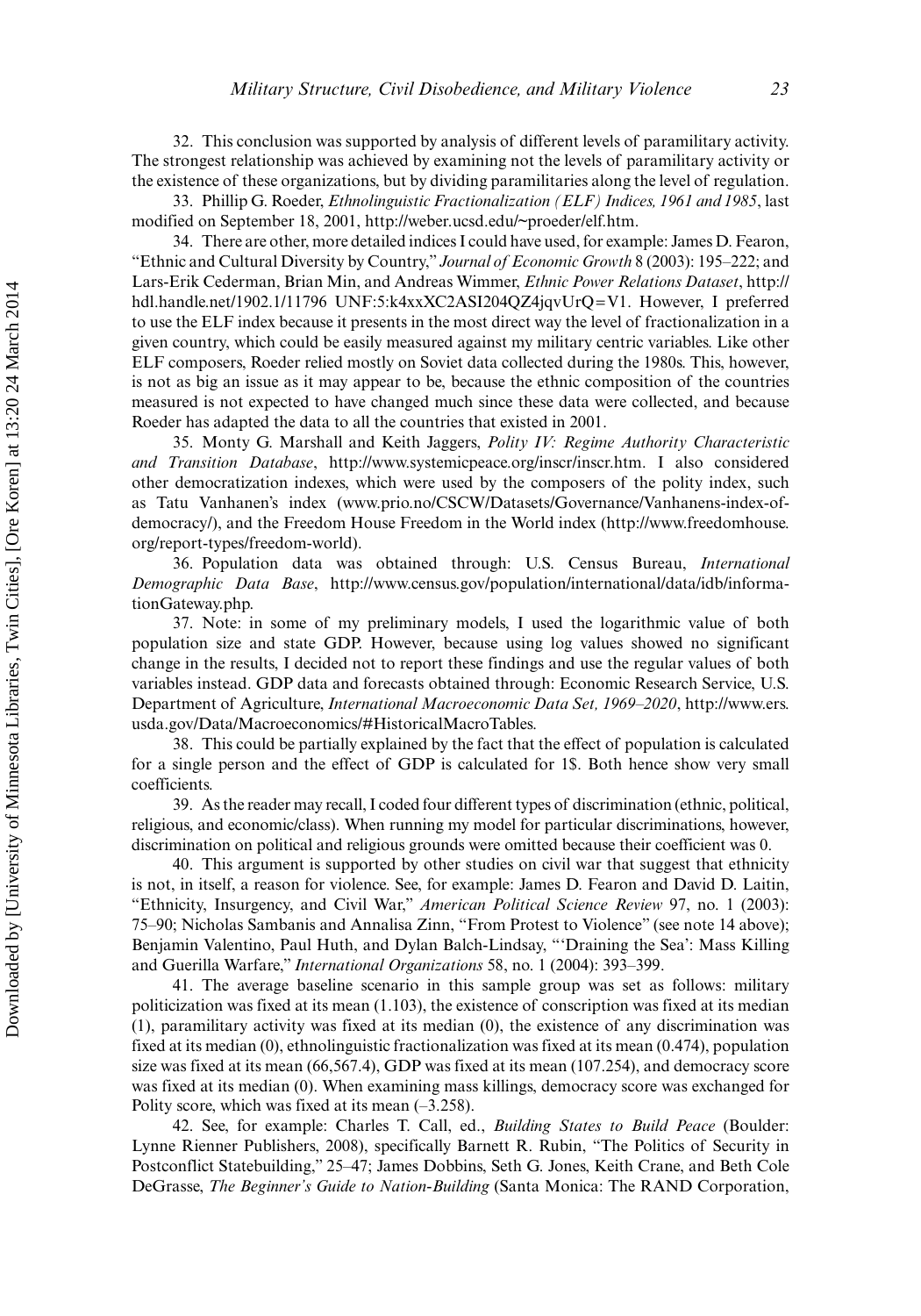2007), 34–41; James Dobbins, Seth G. Jones, Keith Crane, Christopher S. Chivvis, Andrew Radin, F. Stephen Larrabee et al., *Europe's Role in Nation-Building* (Santa Monica: The RAND Corporation, 2008); Julia Raue and Patrick Sutter, eds., *Facets and Practices of State-Building* (Leiden: Martinus Nijhoff, 2009); and Cynthia A. Watson, *Nation-Building and Stability Operations* (Westport: Praeger Security International, 2008), 24–45.

43. For some particular case studies see: David Keen, *Conflict and Conclusion in Sierra Leone* (Oxford: James Currey, 2005); Martin W. James III, *A Political History of the Civil War in Angola 1974–1990* (New Brunswick: Transaction, 1992); Gérard Prunier, *Africa's World War:*  Congo, the Rwandan Genocide, and the Making of a Continental Catastrophe (Oxford: Oxford University Press, 2009).

44. See: Ariel I. Ahram, *Proxy Warriors* (note 16 above), 1–25.

#### **Appendix**

**Table A1.** Sample cases that presented violent crackdown or mass killing during civil disobedience campaigns (out of a total of 97 observations)

| Country                          | Years     | Maximalist aim                       | Violent<br>crackdown | Mass<br>killing |
|----------------------------------|-----------|--------------------------------------|----------------------|-----------------|
| Thailand                         | 1973      | Regime change                        | Yes                  | N <sub>o</sub>  |
| China                            | 1976-1979 | Regime change                        | Yes                  | <b>Yes</b>      |
| Argentina                        | 1977-1981 | Regime change                        | Yes                  | Yes             |
| Iran                             | 1977-1978 | Regime change                        | Yes                  | Yes             |
| South Korea                      | 1979-1980 | Regime change                        | Yes                  | N <sub>o</sub>  |
| El Salvador                      | 1979-1981 | Regime change                        | Yes                  | Yes             |
| Poland                           | 1981-1989 | Regime change                        | Yes                  | No              |
| Chile                            | 1983-1989 | Regime change                        | Yes                  | No              |
| South Africa                     | 1984-1994 | Self determination/<br>Regime change | Yes                  | Yes             |
| Haiti                            | 1985      | Regime change                        | Yes                  | Yes             |
| Sudan                            | 1985      | Regime change                        | Yes                  | Yes             |
| Panama                           | 1987-1989 | Regime change                        | Yes                  | N <sub>o</sub>  |
| China (Tibet)                    | 1987-1989 | Self determination/<br>Secession     | Yes                  | No              |
| Romania                          | 1987-1989 | Regime change                        | <b>Yes</b>           | <b>Yes</b>      |
| Myanmar                          | 1988      | Regime change                        | Yes                  | Yes             |
| Indonesia (East Timor)           | 1988-1999 | Secession                            | <b>Yes</b>           | Yes             |
| Yugoslavia (Slovenia)            | 1989-1990 | Secession                            | Yes                  | N <sub>o</sub>  |
| Bulgaria                         | 1989      | Regime change                        | Yes                  | N <sub>o</sub>  |
| China+                           | 1989      | Regime change                        | Yes                  | No              |
| Kyrgyzstan                       | 1989      | Regime change                        | Yes                  | No              |
| Mali                             | 1989-1992 | Regime change                        | Yes                  | N <sub>o</sub>  |
| Nepal                            | 1989-1990 | Regime change                        | Yes                  | No              |
| Yugoslavia (Kosovo<br>Albanians) | 1989-1999 | Secession                            | Yes                  | Yes             |
| Bangladesh                       | 1989-1990 | Regime change                        | Yes                  | Yes             |
| Russia                           | 1990-1991 | Regime change                        | Yes                  | No              |
| Nigeria (Ogoni campaign)         | 1990-1995 | Self determination                   | Yes                  | Yes             |
| Niger                            | 1991-1992 | Regime change                        | Yes                  | No              |